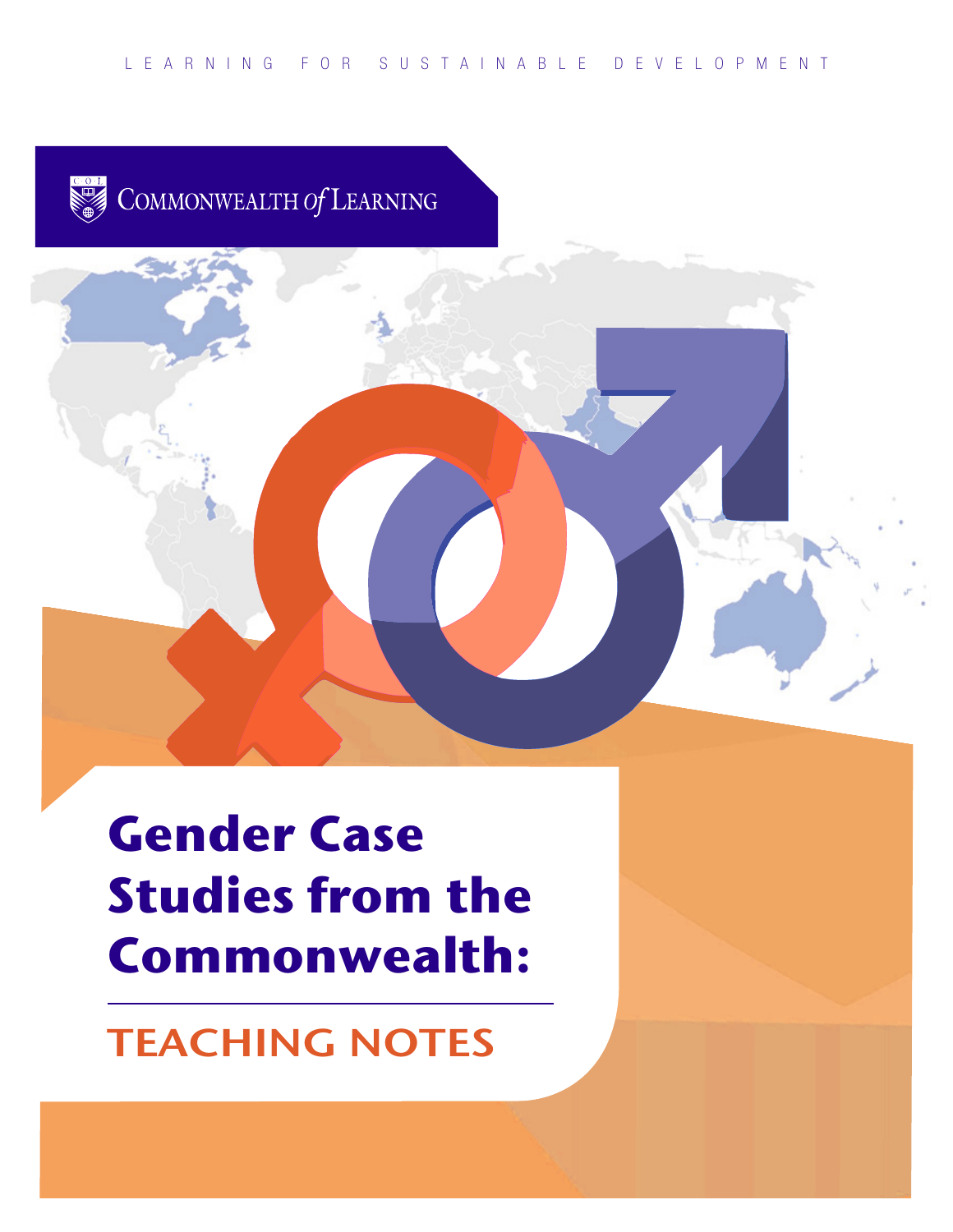## **Copyright**

The Commonwealth of Learning (COL) is an intergovernmental organisation created by Commonwealth Heads of Government to promote the development and sharing of open learning and distance education knowledge, resources and technologies.



Commonwealth of Learning, 2018

Except where otherwise noted, *Gender Case Studies from the Commonwealth* is made available under a Creative Commons Attribution-ShareAlike 4.0 International (CC BY-SA 4.0) License:<https://creativecommons.org/licenses/by-sa/4.0/> . By using the content of this publication, the users accept to be bound by the terms of use of the Commonwealth of Learning's Open Access repository [\(http://oasis.col.org\)](http://oasis.col.org/).

**Disclaimer:** For the avoidance of doubt, by applying this licence the Commonwealth of Learning does not waive any privileges or immunities from claims that it may be entitled to assert, nor does the Commonwealth of Learning submit itself to the jurisdiction, courts, legal processes or laws of any jurisdiction.

The designations employed and the presentation of material throughout this publication do not imply the expression of any opinion whatsoever on the part of COL concerning the legal status of any country, territory, city or area or of its authorities, or concerning the delimitation of its frontiers or boundaries.

The ideas and opinions expressed in this publication are those of the authors; they are not necessarily those of COL and do not commit the Organization.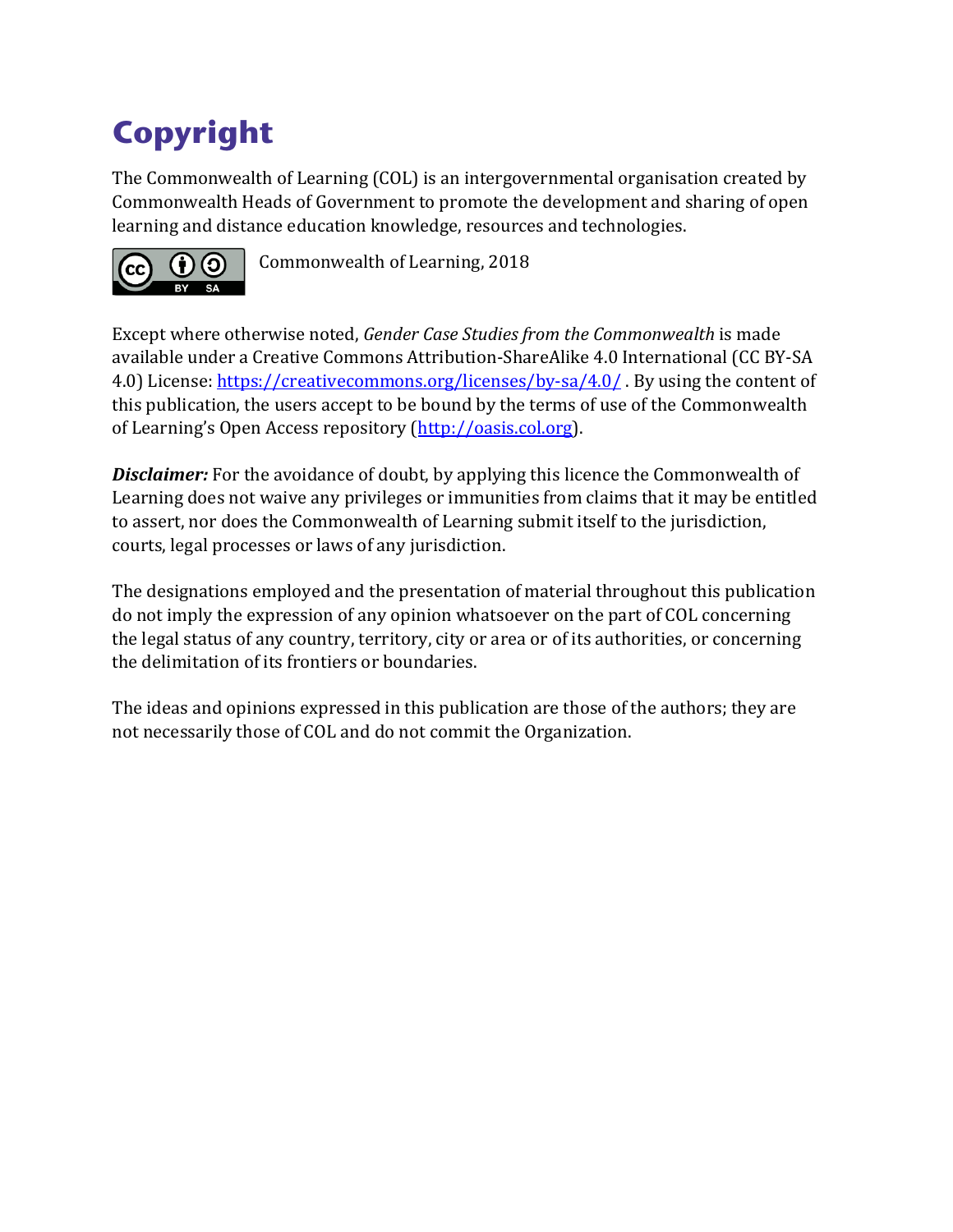## **Gender Case Studies from the Commonwealth: Teaching Notes**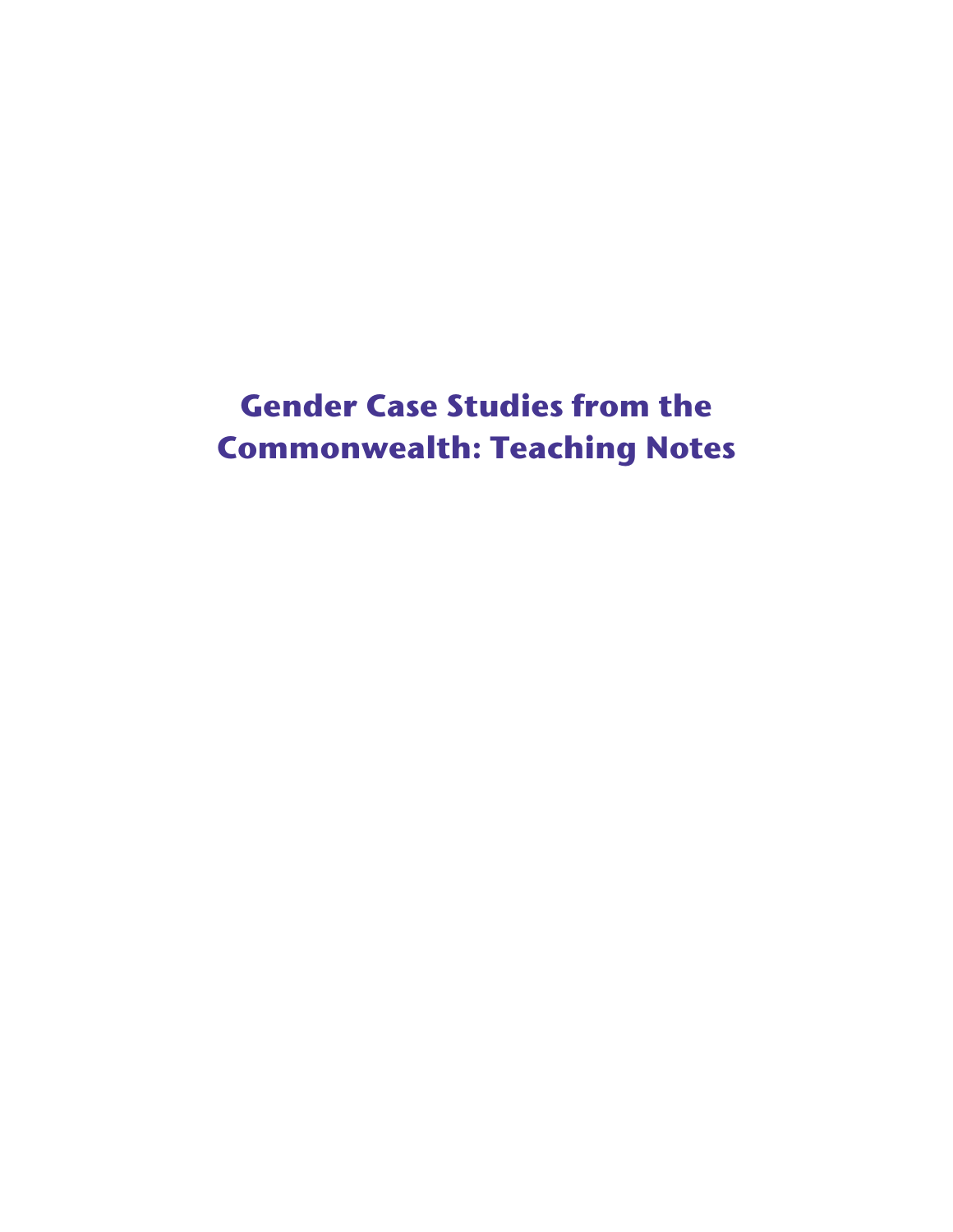## **Acknowledgements**

These case studies were developed for the Commonwealth Executive Masters in Business Administration (CEMBA) and Masters in Public Administration (CEMPA) programmes. The authors who wrote the studies are faculty from the partner institutions that offer the programmes. In addition to thanking the authors, we would like to acknowledge the help of the Academic Board members from the different institutions for helping arrange the development of these case studies. We would also like to thank Ms Kayla Ortlieb, Programme Assistant at the Commonwealth of Learning, for her support to the project.

#### **Case Study Writers**

| University of the Commonwealth Caribbean |
|------------------------------------------|
|                                          |

#### **Reviewer** Dr Ayodele Fagbemi

Dr Sandra Phelps

#### **Advisors**

Professor Romeela Mohee Dr Godson Gatsha

#### **Copyediting**

Ms Amber Riaz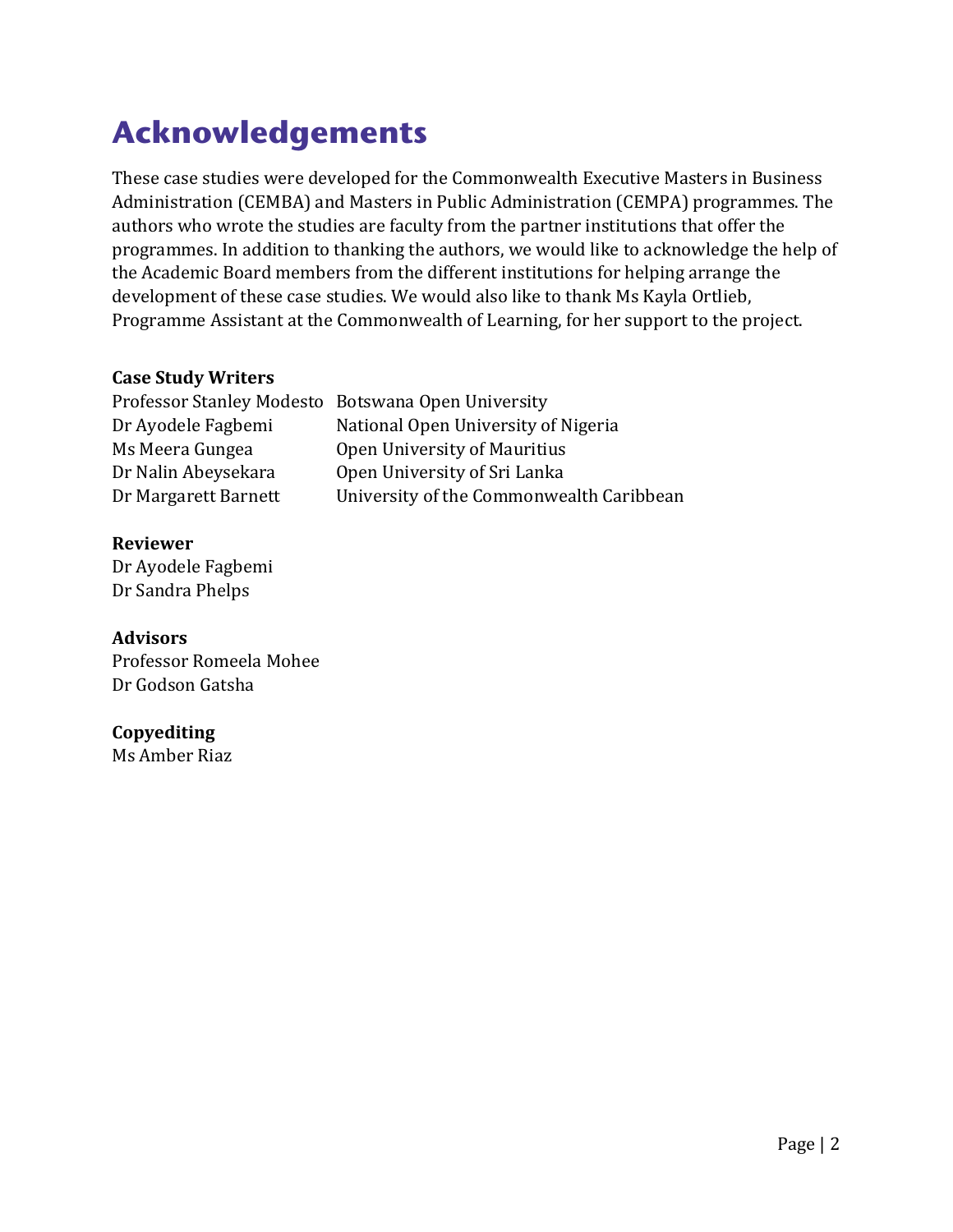## **Teaching Notes – Table of Contents**

| 2. Cases on Women in Management in Nigeria: Interpersonal Relationship between Women    |  |
|-----------------------------------------------------------------------------------------|--|
|                                                                                         |  |
| 4. Female Graduate and Employee Became an Entrepreneur: A Case Study from Sri Lanka  13 |  |
|                                                                                         |  |
|                                                                                         |  |
|                                                                                         |  |
|                                                                                         |  |
|                                                                                         |  |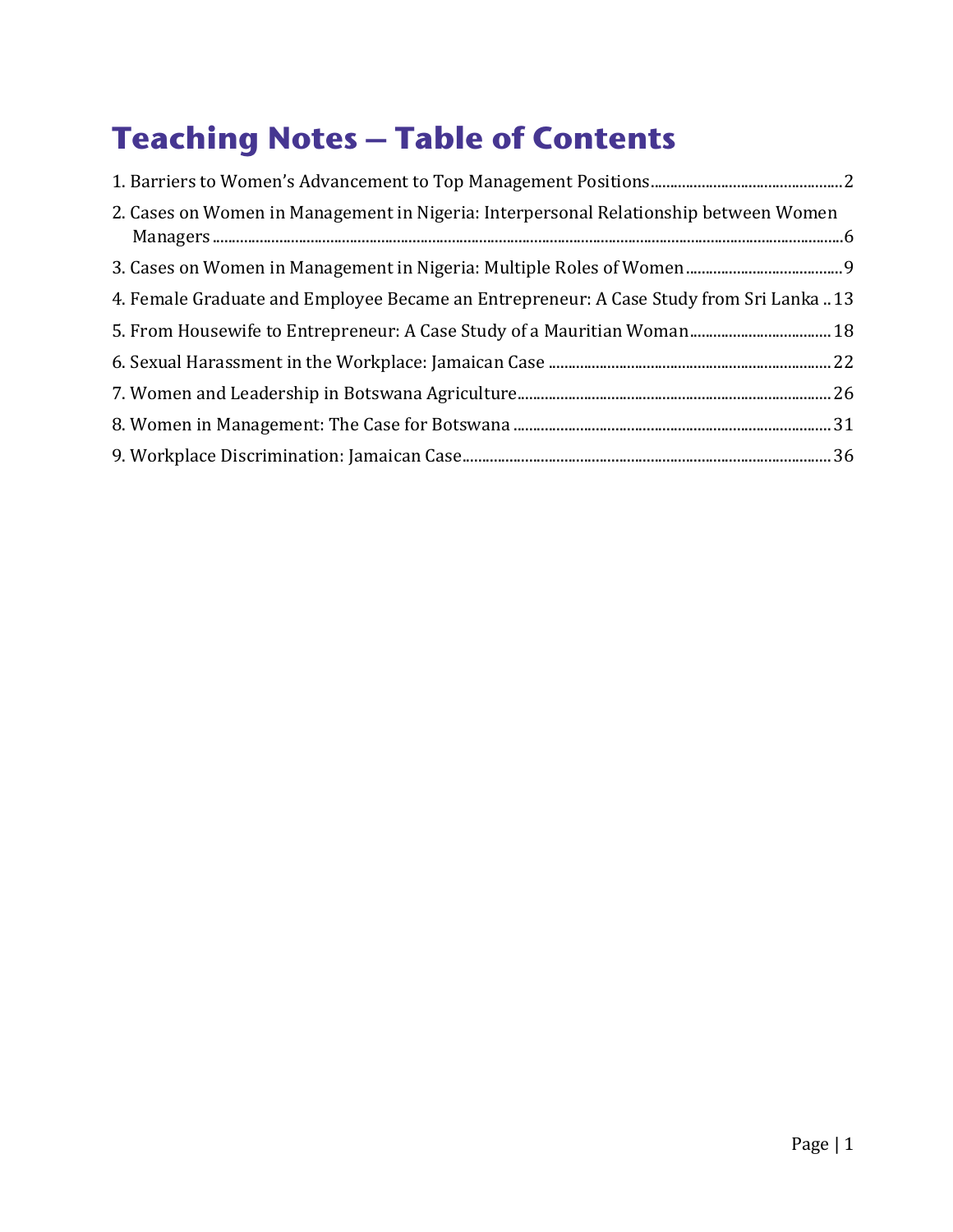## <span id="page-5-0"></span>**Barriers to Women's Advancement to Top Management Positions**

Meera Gungea (Mrs)

BSc (Hons) Social Studies

MBA with specialization in Human Resources Management

Open University of Mauritius

#### **TEACHING NOTES**

## **Abstract**

Gender as a construct, and how gender impacts society, are themes that have been well researched and reported. Most of these studies tend to show that although women have made significant advances in entering managerial ranks of organisations, men continue to dominate executive and senior management positions. What are the underlying explanations for these disparities? This case study first analyses the literature on the factors that affect women's position in the labour market and presents a synthesis of these. Then, using the interview technique, the cases of two women at middle-management level are projected, highlighting factors affecting their professional life.

## **Teaching/ Learning Objectives of the Case**

The objectives of the case study are to:

- 1. assess the factors that contribute to women's position in the labour market;
- 2. allow students to relate to those factors with regards to the interview of the two middle-managers.

### **Indication of Target Audience**

This case study is suitable for candidates enrolled in general MBA programmes.

#### **Courses for which the Case can be Used**

The case study can be used to teach the following courses:

- Gender Identity
- Gender Division of Labour
- Gender Relations
- Gender and Development
- Gender Equality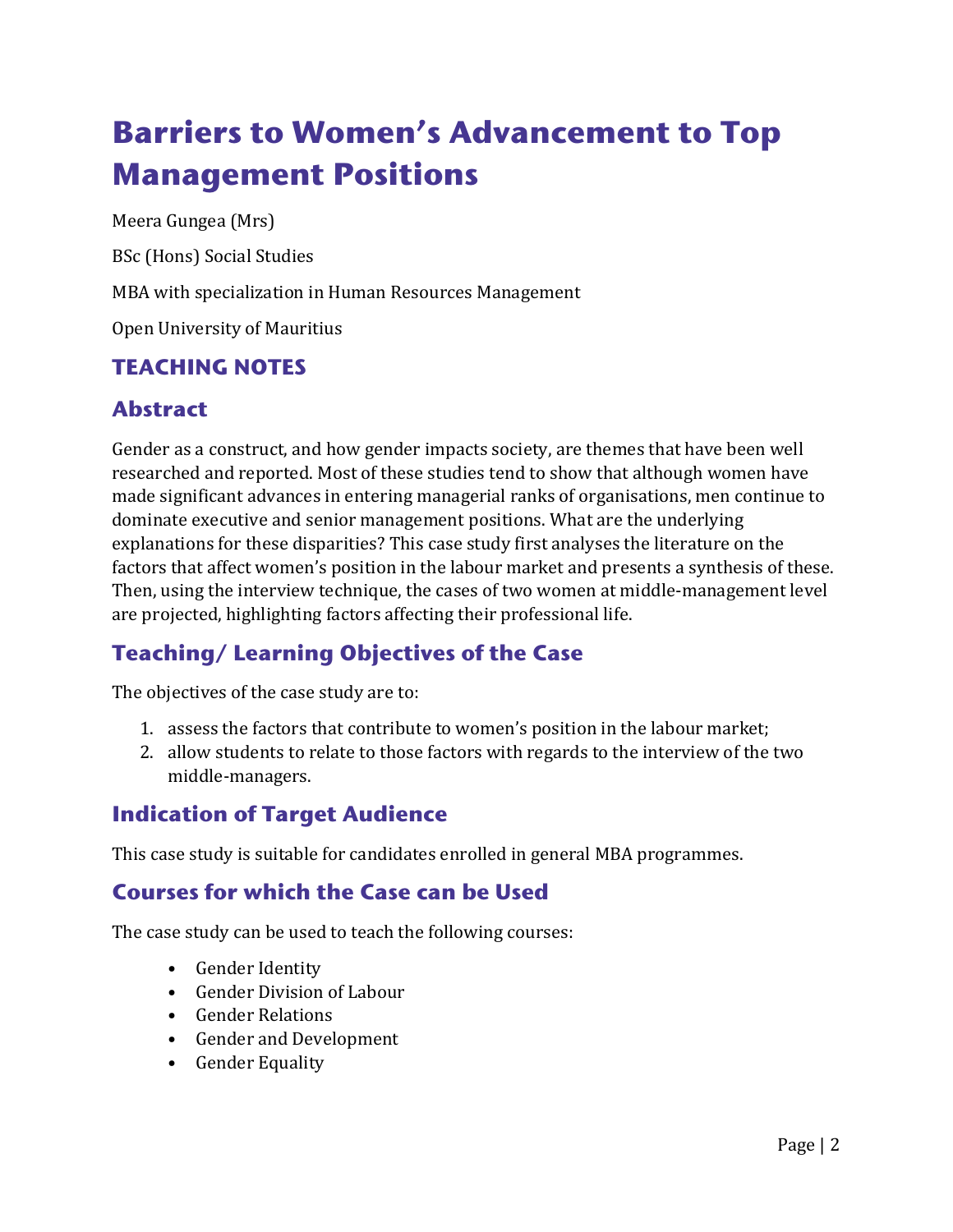#### **Methods of Data Collection**

This case study was based on the qualitative approach, using an in-depth interview and structured, open-ended questions to extract information. This type of interview allows the interviewer to further probe the interviewee in necessary instances. The sample consisted of two women who are at the middle-management level. They are both from a Mauritian public organisation. A call for participation was circulated among around ten women from the middle-managers cadre and two of them volunteered to be interviewed.

A structured questionnaire was designed, taking the different aspects discussed in the literature review in to account. The questions were all open-ended to allow maximum in-depth collection of information.

#### **Key Concepts of the Case**

- Glass ceiling concept
- Gender equality
- Women in business
- Gender issues

#### **Discussion Questions**

- 1. Discuss why women still face the glass ceiling problem in this modern era. You may refer to comparison among Western and African countries.
- 2. What could be possible measures to ensure that women are proportionately represented in the top positions?
- 3. With reference to Q2 above, what barriers could be envisaged and why?

#### **Major Conclusions**

There is a growing need for people to change their attitude towards women — both in the organisational and social settings. More women will eventually aspire for higher positions if families collaborate instead of putting all household responsibilities on women. Likewise, if organisations see women on the same footing as men, there will be no partiality, and women can equally progress in their careers.

### **Ethical Issues in Terms of Permission from Organisations or Authors**

The interviewees gave permission for their story to be published, but requested that they be kept anonymous.

#### **Pre-Class Assignment**

Students should read about the themes laid out above. They could also read about the situation in other sub-Saharan countries and compare to their own country.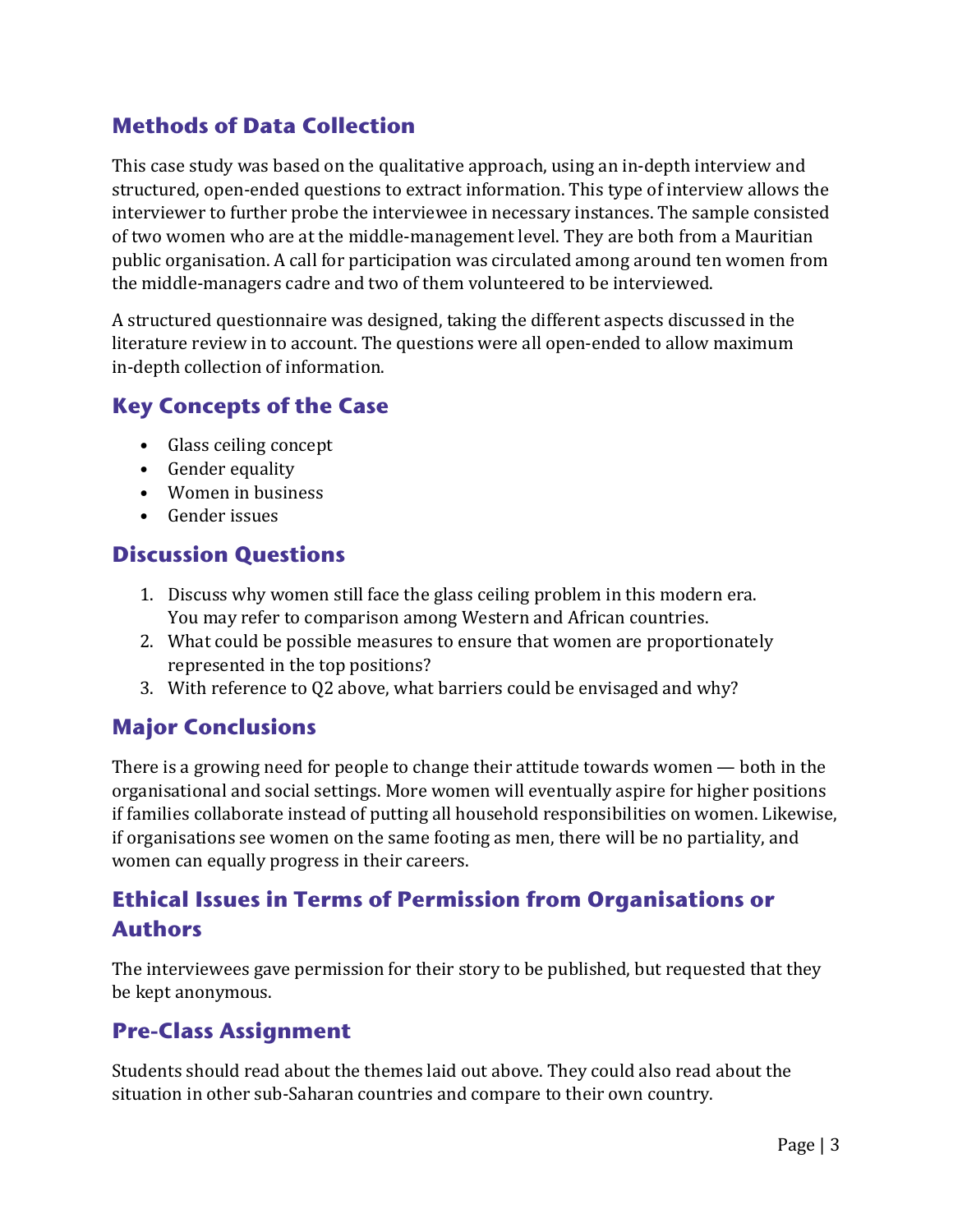#### **Indications of Main Issues to be Discussed**

- Women in the workplace context
- Policies enabling women to progress in their career
- Glass ceiling as an inhibitor to women's progress

#### **Questions to Guide the Discussion by Section**

Section 1: Glass ceiling

- Discuss the issue of gender with relation to your country.
- Do you think that women still face problems? Why?
- How about the situation in other sub-Saharan countries?

Section 2: Policies in favour of the empowerment of women

- How have those changes, if any, been of benefit to women?
- Are women still facing problems in career advancement? Why?

#### **Marking Scheme for Questions**

1. Discuss why women still face the glass ceiling problem in this modern era. You may refer to a comparison between Western and African countries. (20 marks)

Marking Scheme:

Introduction

- Definition of the glass ceiling concept and how it affects women in their careers. (2) marks)
- Short summary of how this is linked to the case. (1 mark)

Essay body part

- What is the status of women in the country with respect to their possibility to aspire to high positions? (5 marks)
- Are there policies that have been made available to change/reinforce/sustain this situation of women? (5 marks)
- Provide examples and explain the impact on women. (5 marks)

**Conclusion** 

• Give a brief concluding note of what has been discussed in the case and the way forward. (2 marks)

2. What could be possible measures to ensure that women are proportionately represented in top positions? (15 marks)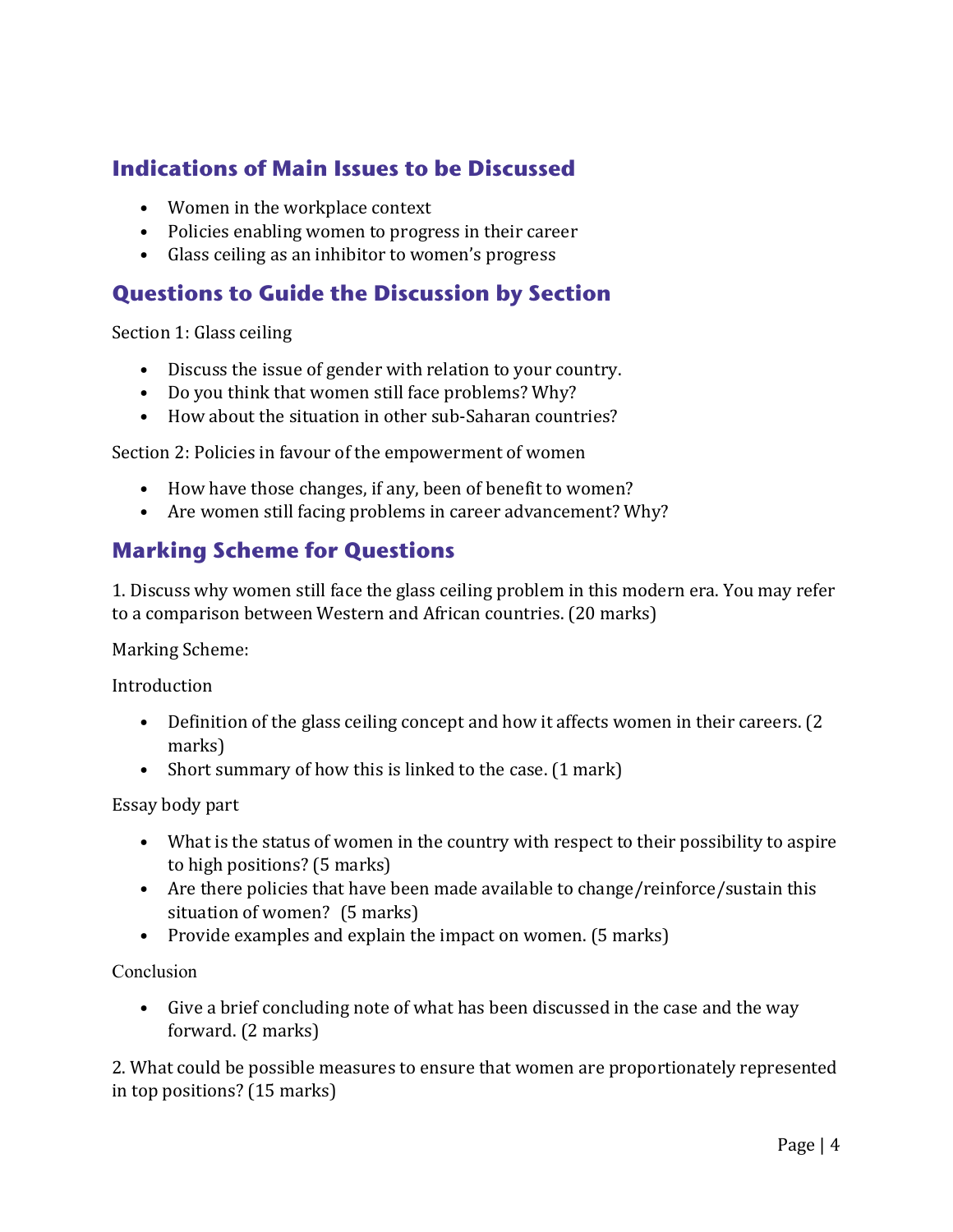3. With reference to Q2 above, what barriers could be envisaged and why? (5 marks)

In this part, teachers may accept bullet points. Teachers are recommended to not consider answers in terms of right/wrong. Rather, analyse the measures/barriers with respect to the justification the student provides.

About 3 to 5 measures, with possible barriers should be acceptable.

Example:

Measure: To reinforce the laws governing employment so that both men and women are equally and fairly treated.

How: Policy maker's determination

Barriers: Political will is a barrier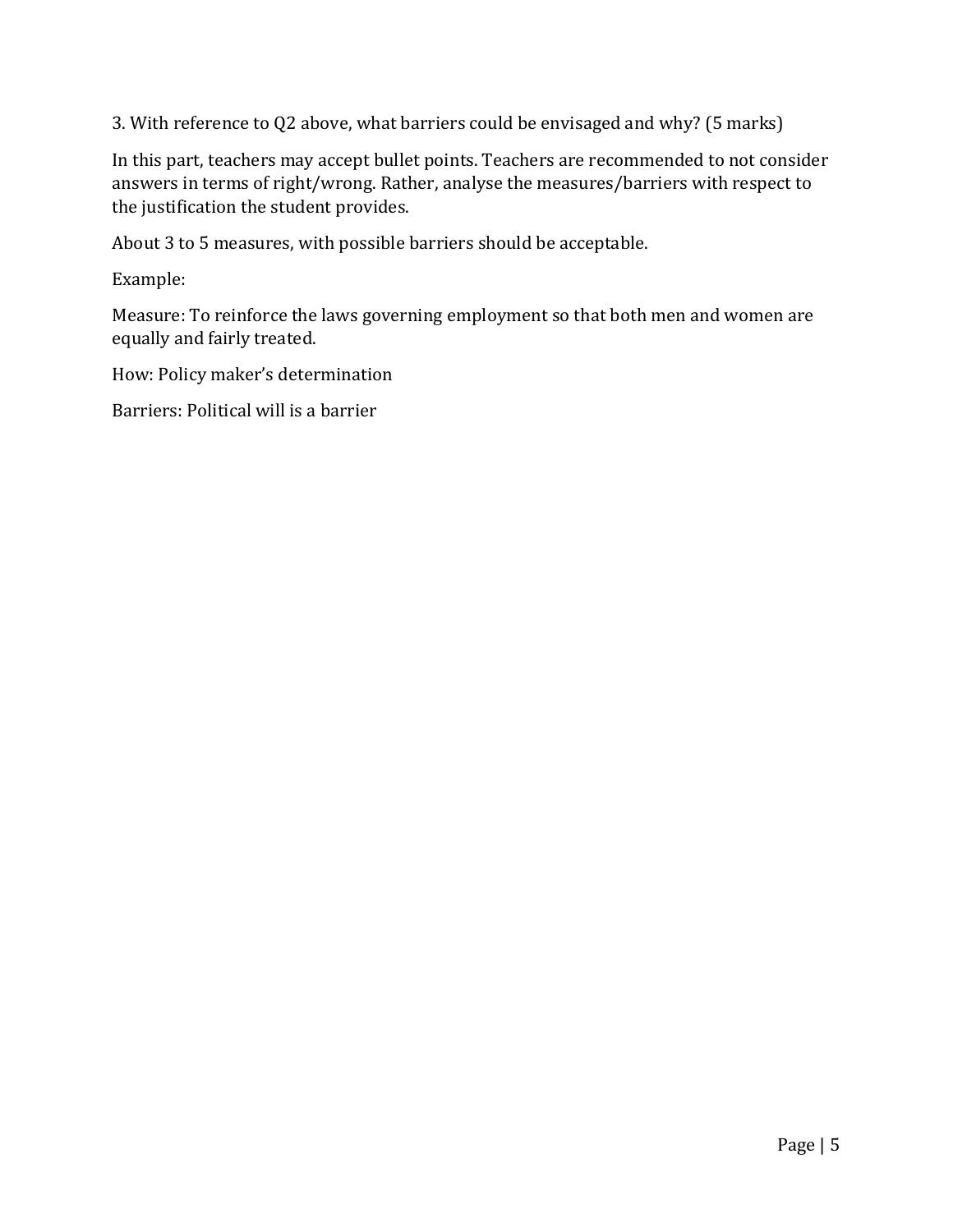## <span id="page-9-0"></span>**Cases on Women in Management in Nigeria: Interpersonal Relationship between Women Managers**

Ayodele Omoyiola Fagbemi (Phd)

National Open University of Nigeria

### **Teaching Notes**

### **Abstract**

It is generally assumed in Nigeria that women do not do well under female bosses. This case is about such a relationship. The objective of the case study is to illustrate the poor relationship between women managers especially if there is only one level between them. The case study was part of a group of narrated dilemmas faced by women managers in training programmes.

Key words: Interpersonal relationship, women managers, women in management

## **Learning Objectives**

At the end of the case analysis and discussion, students should be able to:

- 1. identify the interpersonal relationship among women managers;
- 2. proffer actions that can be taken to handle poor interpersonal relationships between women managers;
- 3. recall cases of poor and good interpersonal relationship between women managers.

### **Target Audience**

The case study is meant for students in the Commonwealth Executive Members of Business Administration (CEMBA)/Commonwealth Executive Masters of Public Administration (CEMPA) courses.

### **Courses or Topics for which the Case can be Used**

The case study can be used for:

- Human Resource Management
- Gender and Development
- Managerial Functions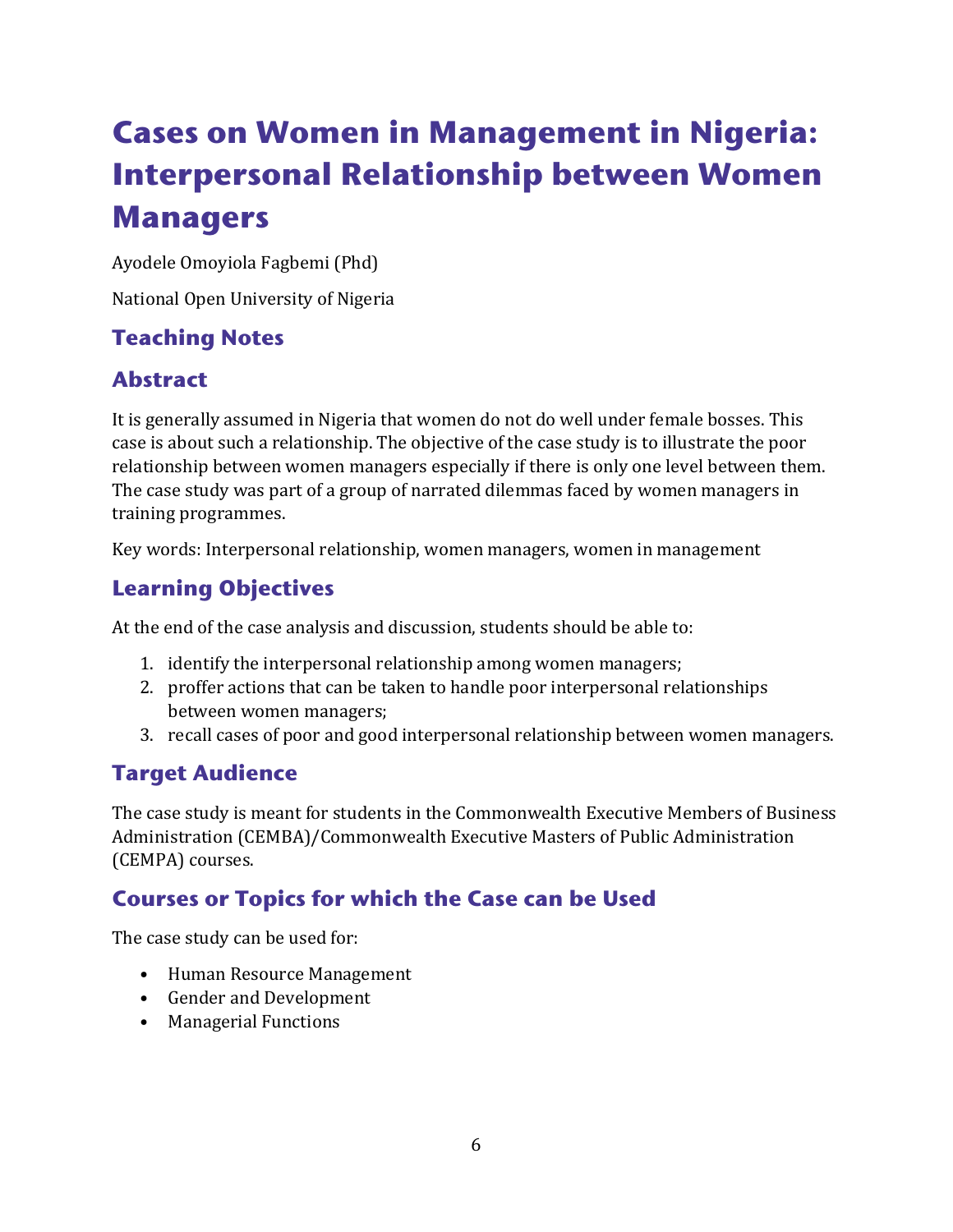#### **Method of Data Collection**

The case study is a dilemma submitted by women managers in the Women Management training programme between 2000 and 2008.

#### **Discussion Questions**

Students are to discuss these four questions:

- 1. What are the key personal and official problems in this case?
- 2. What suggestions do you have for Joyce?
- 3. What role can Joyce's husband play to restore harmonious interpersonal relations between Joyce and Haluma?
- 4. What cases of poor or good interpersonal relationship between women managers have you encountered in your organisations?

Students are to proffer solutions based on their experience in their countries. Similar cases should be drawn out of the discussion.

#### **Expected Major Conclusions**

Conclusions should indicate whether this case study is a one–off situation or is common in their organisations.

#### **Ethical Issues**

The writer used fictitious names to protect the real actors in the case. Permission was also given to publish the case.

#### **Pre-Class Assignment**

Students should be asked to read about interpersonal relationship among women managers and the publication by Rosabeth Moss Kanter and Barry Stein titled *The Tale of O.*  The *O* refers to minorities in an organisation.

#### **Main Issues to be Discussed**

- 1. Women to women relationships in the office
- 2. Effects of mixing business with pleasure (Haluma and Mr Idrisu)
- 3. Handing over procedures in the office

#### **Marking Scheme for Discussion Questions**

1. What are the personal and official problems in this case?

Students should indicate the following problems: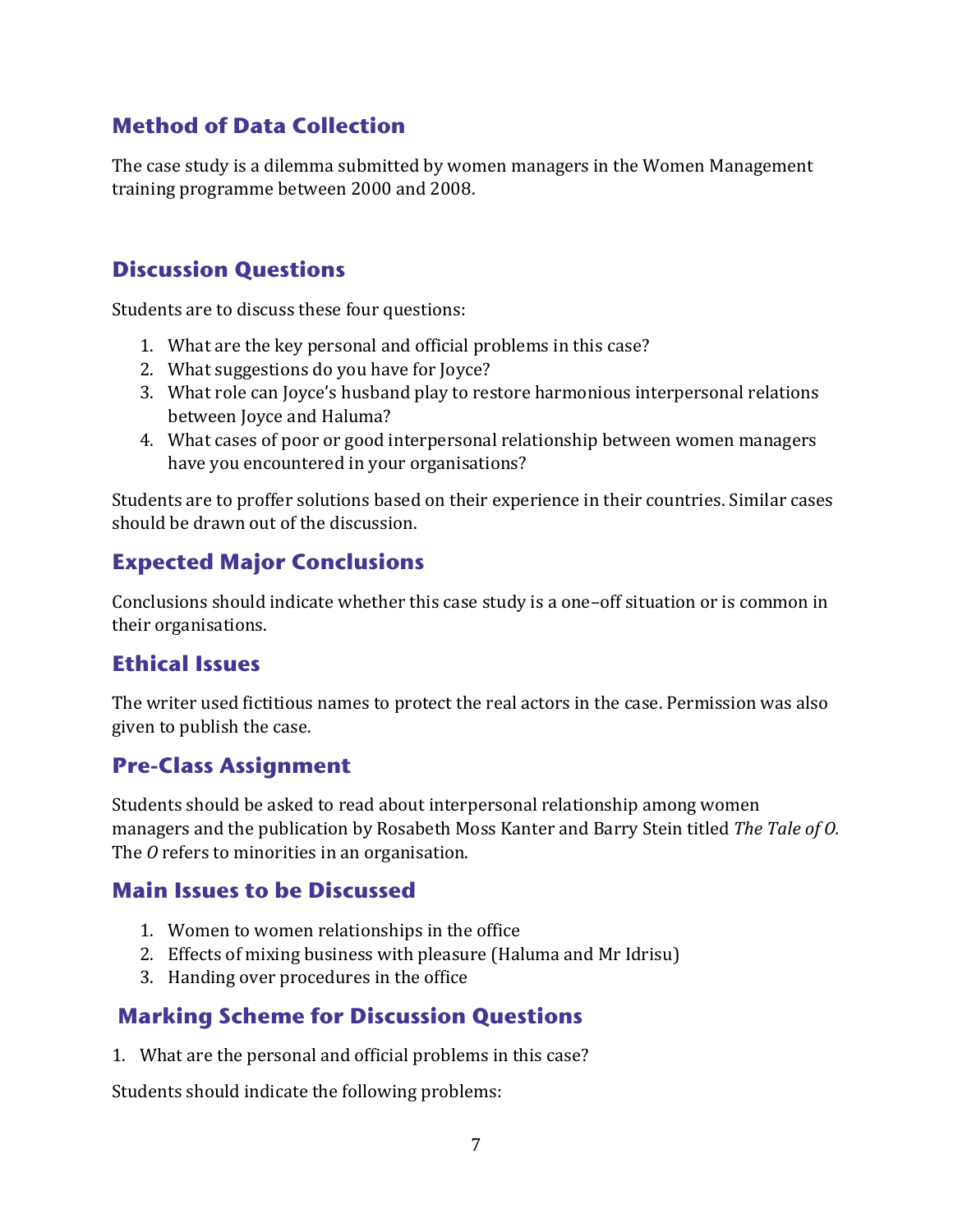Personal

- Haluma has a strong dislike for Joyce and is not interested in Joyce's progress in the organisation
- She also exhibited fear of supersession by Joyce in case her good works are recognized by management

**Official** 

- Mr Idrisu, their boss should not make Joyce feel left out in the office
- Procedure for handing over notes should be spelt out, and staff should be monitored so they comply
- 2. What suggestion do you have for Joyce?

Joyce should report the situation to their boss, Mr Idrisu, and ask for his assistance in getting Haluma to rescind her lies about her. She could also write to Haluma and let her know how she felt about what she has done. If she knows a good friend of Haluma, she could request her intervention.

- 3. What role can Joyce's husband play to restore harmonious interpersonal relations between Joyce and Haluma?
	- The husband can get Haluma's telephone number and speak to her
	- The husband can appeal to Mr Idrisu to intervene
	- The husband can speak to a close female friend of Haluma
- 4. What cases of poor or good interpersonal relationship between managers have you encountered in your organisation?

Students are to write on related cases they are aware of; they are to use fictitious names to protect the identities of those involved.

### **Questions to be used to Guide the Discussion of the Case**

Paragraph 1 (a) What do you think is happening between Haluma and Idrisu?

(b) How would you react if you were in Joyce's place?

- Paragraph 2 How can the locking up of files while on leave be stopped?
- Paragraph 3 How could Mr Idrisu handle this situation?
- Paragraph 4 (a) How should Joyce react to this information?

(b) How should Joyce's husband react to this information?

#### **Reference**

Kanter, R. M. & Stein, B. (1986). *A tale of "O": On being different in an organization.* Pennsylvania: Harper & Row.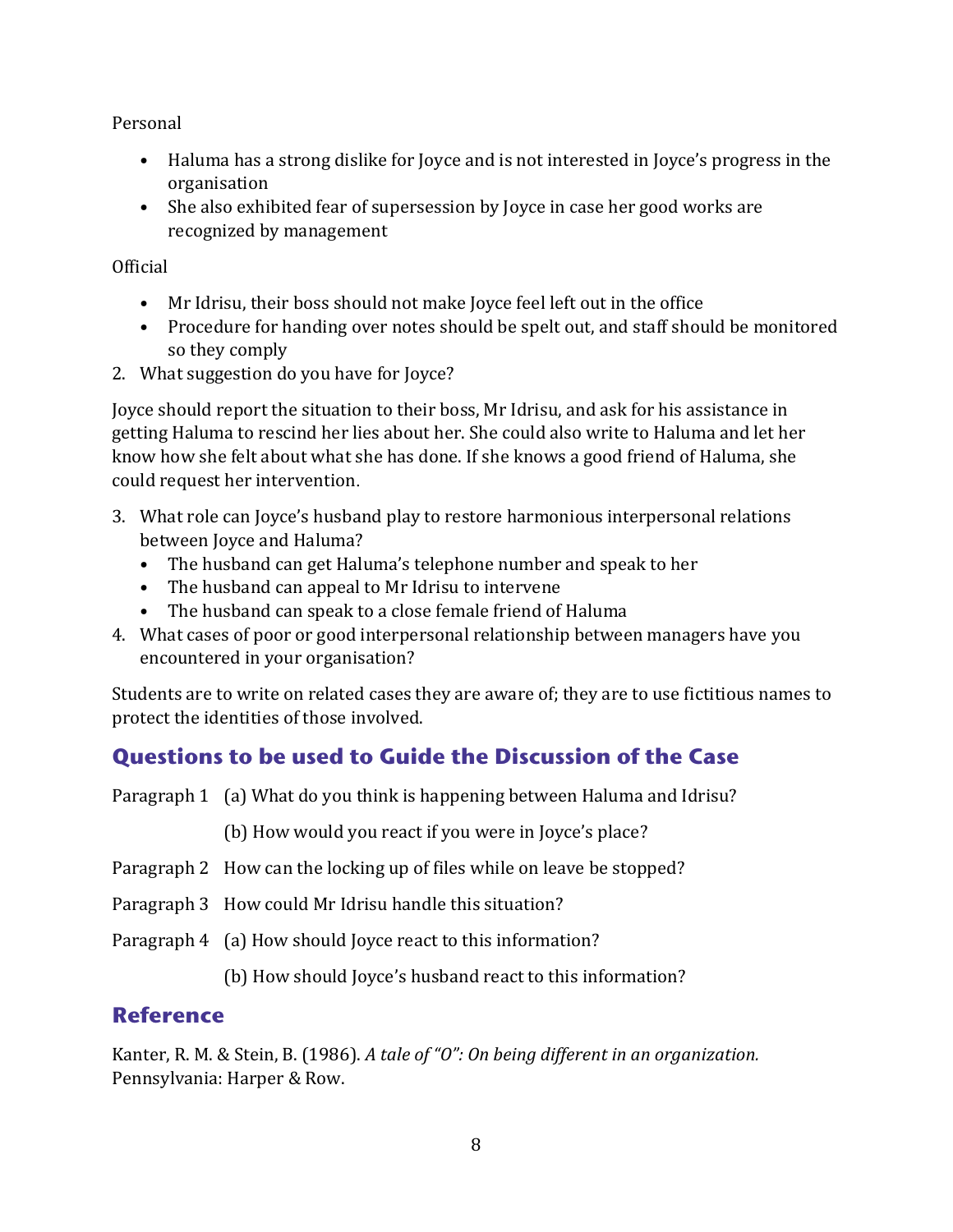## <span id="page-12-0"></span>**Cases on Women in Management in Nigeria: Multiple Roles of Women**

Ayodele Omoyiola Fagbemi (Phd)

National Open University of Nigeria

## **Teaching Notes**

## **Abstract**

The case study is about the issue of women who have to cope with official duties as well as being mothers and home managers. The objective of the case is to develop organisational and social strategies that could help women cope with these types of situations. The case was narrated by one of the participants of a Woman in Management programme in a training institution as part of women managers' dilemmas. Fictitious names have been used to protect those involved. Strategies to ease women's multiple roles are proffered.

## **Learning Objectives**

At the end of the case study analysis, students should be able to:

- 1. identify strategies for women managers to cope with their multiple roles;
- 2. address issues of reluctance of male superior officers to nominate women managers for off-the-job training;
- 3. elicit similar cases like that of Mrs Jones's dilemma in their own country;
- 4. determine the prevalence of negative attitudes of top management male executives toward training women managers;
- 5. develop their analytical skills.

## **Target Audience**

The case study is meant for students in the Commonwealth Executive Master of Administration Programme (CEMBA) and the Commonwealth Executive Master of Public Administration Programme (CEMPA).

### **Courses or Topics for which the Case Study can be Used**

The case study can be used for:

- Gender and Development
- Women in Management
- Human Resources Management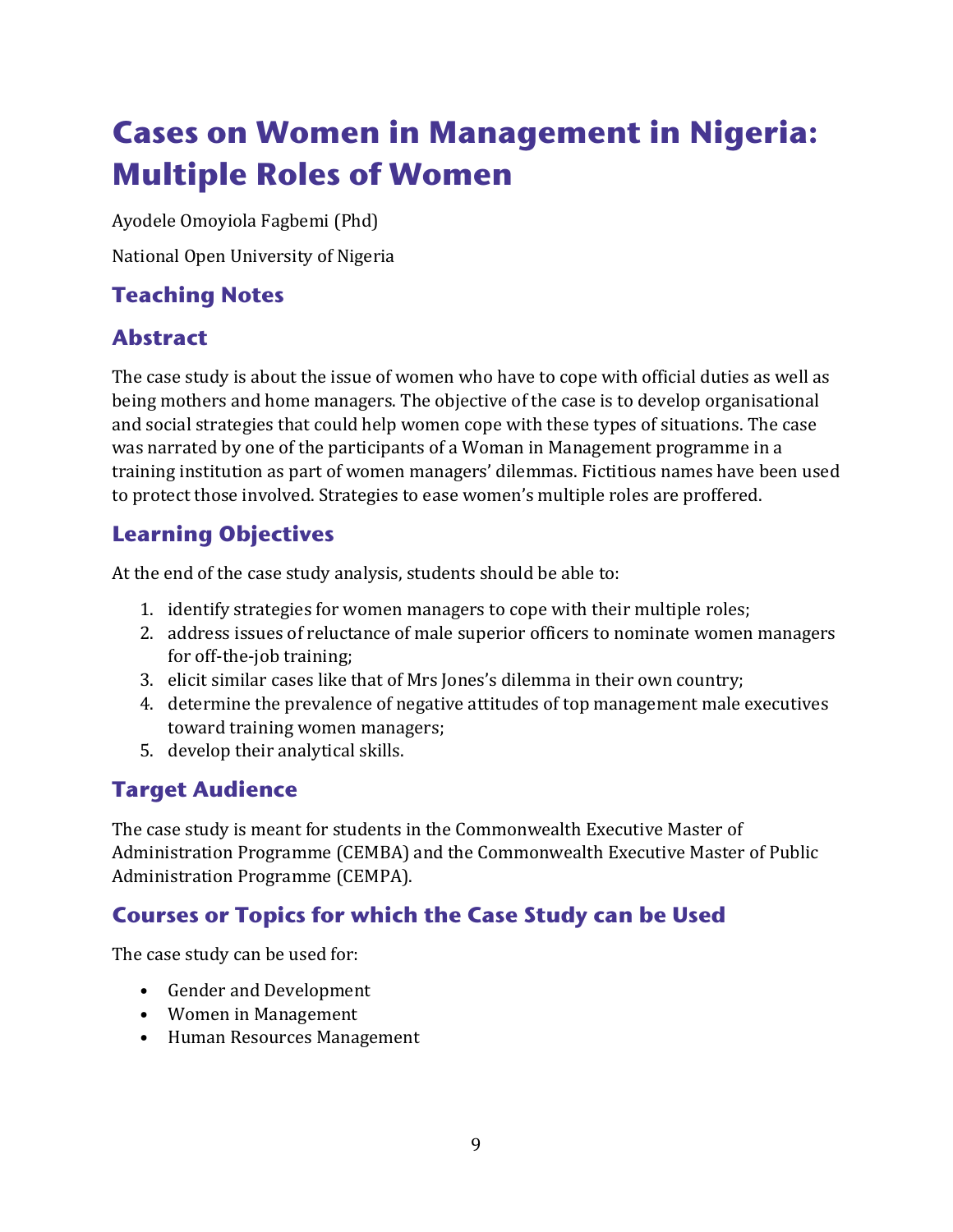### **Method of Data Collection**

The case study is a dilemma submitted by women managers in Women in Management training programmes between 2000 and 2008. The names are fictitious to conceal the identities of those involved.

#### **Key Concepts in the Case**

The relevant concepts are: multiple roles of women, gender equity, gender equality, gender roles and expectations.

#### **Discussion Questions**

- 1. What problems do women face in carrying out their multiple roles?
- 2. What assistance can employers, NGOs and governments render, as well as husbands provide to working mothers in the discharge of their multiple roles?

Students are to recount problems women face in carrying out the multiple roles as specified in the case. They are to generate solutions to ameliorate the problems as well as relate the case to their country's situation for similarities.

#### **Expected Major Conclusions**

- Women should be allowed to choose when they would like to attend a training programme without negative consequences
- Conditions in the workplace should not discriminate between male and female employees in terms of training and development

#### **Ethical Issues**

The writer used fictitious names to protect the real actors in the case. Permission was also given to publish the case study.

#### **Pre-Class Assignment**

Students should be asked to read about the effects of the multiple roles of women in their performance on the job.

#### **Main Issues to be Discussed**

The main issues to be discussed are the reasons for the reluctance of top male executives to send women for training and development programmes and the strategies for easing the multiple roles of women.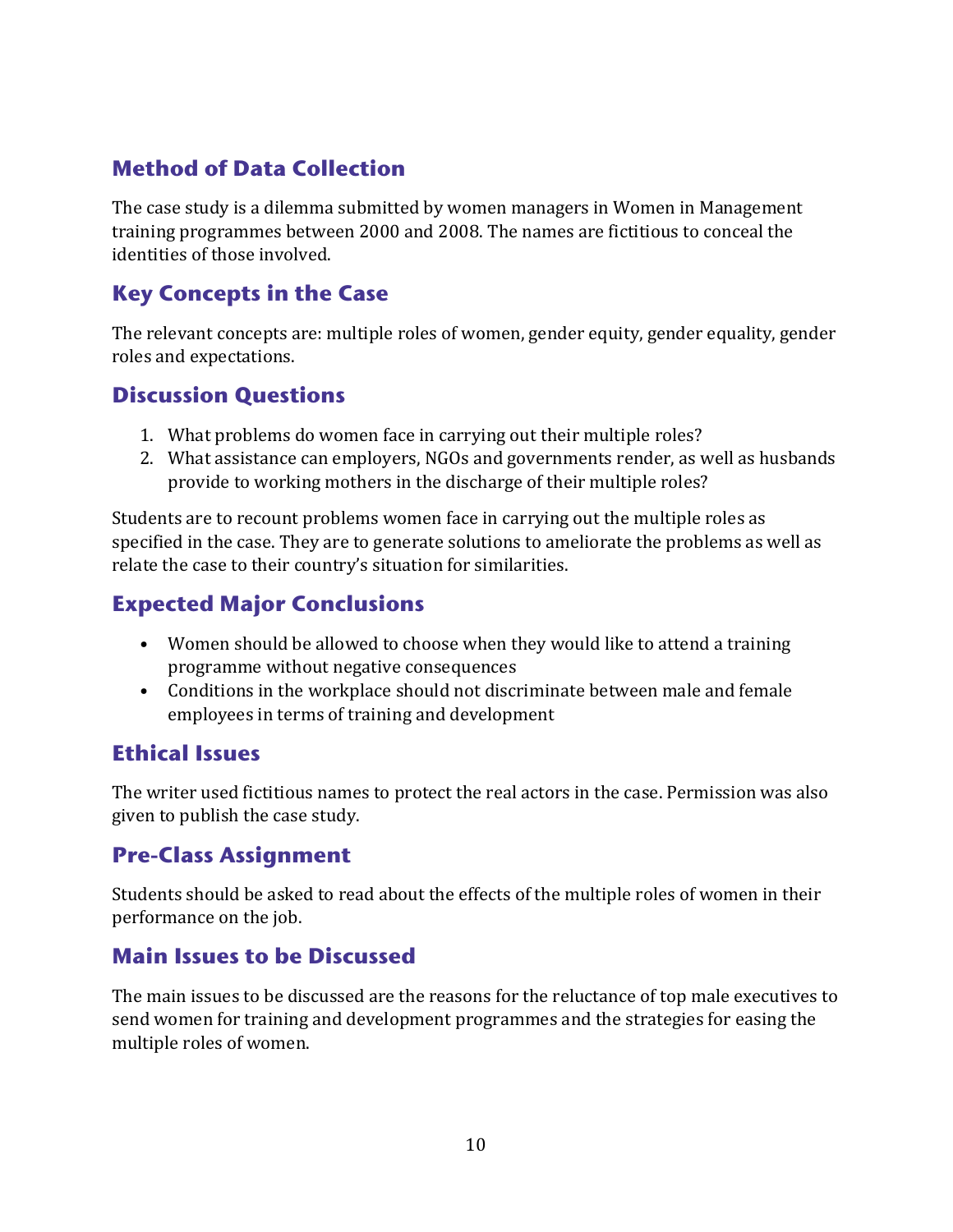## **Marking Scheme for the Discussion Questions**

#### Question 1

1. What problems do women face in carrying out their multiple roles?

Expected answers should include:

- stress,
- distraction in the office,
- health issues from lack of rest and adequate sleep,
- delays in completion of official assignments,
- irritability at home and in the office,
- endangering of children's lives at the hands of maids and relatives.
- 2. What assistance can employers, NGOs and governments render to working mothers in the discharge of their multiple roles?

Answers could include:

- inclusion of topics on gender and development in top executives/managers' training programmes organised by NCOs;
- provision of forums for women managers to discuss their experiences with the multiple roles of women and their coping strategies.

Students are to support their answers with examples where possible.

#### Employers

- Employers should ensure that women employees are not discriminated against in training and development.
- Provision of crèche (nursery or daycare) in the workplace for working mothers.

#### Government

- Equity in the treatment of women in the workplace cannot be legislated but a government can lead by example in the appointment of women into political positions.
- Approval of crèche attached to primary and secondary schools will go a long way toward assisting women in coping with their multiple roles.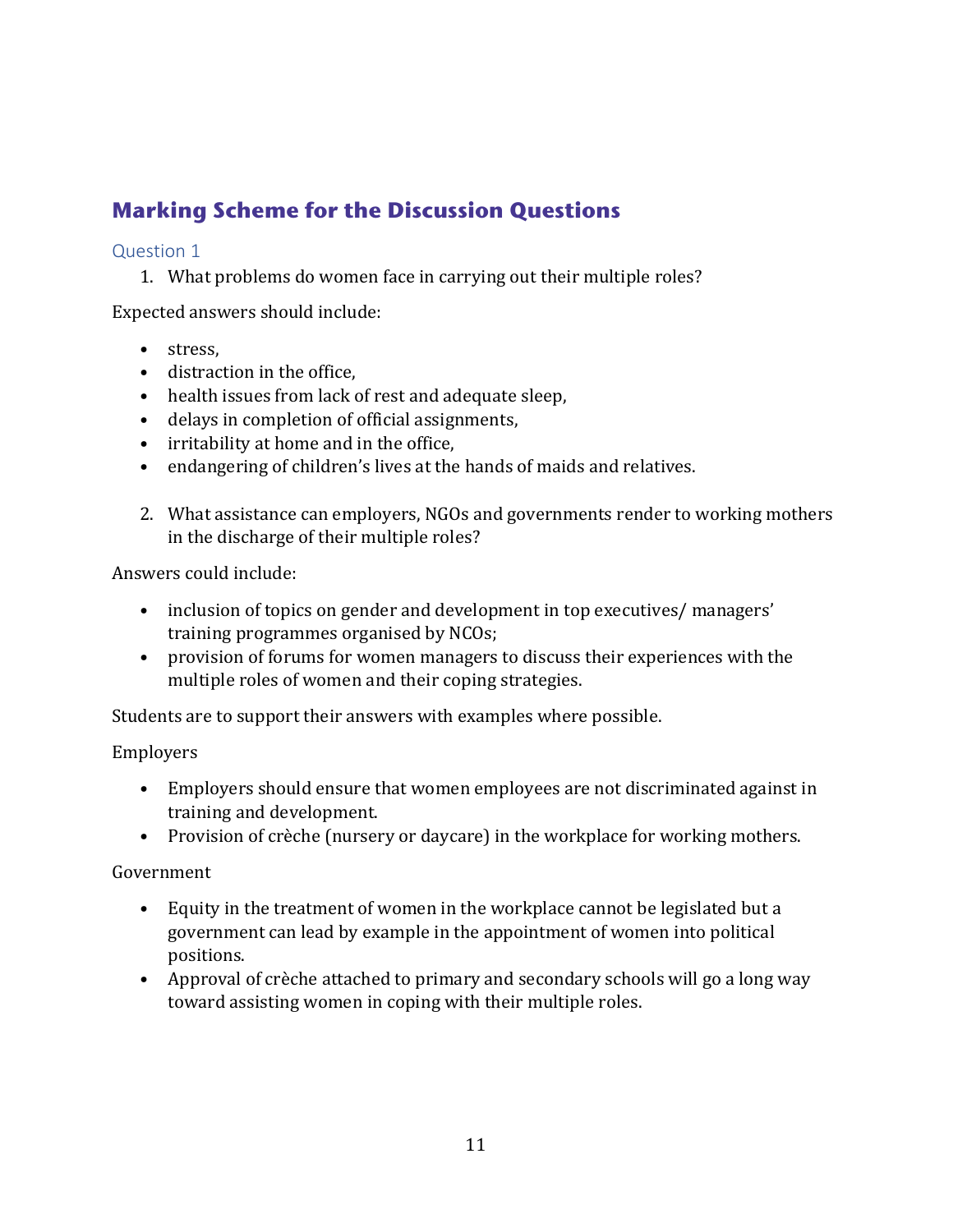Husband

• Husband should be ready to assist in caring for children as and when necessary, especially if the wife has to travel on official assignment or for training and development.

#### **Questions to be used to Guide the Discussion of the Case**

Paragraph 1: Why are Chief Executives reluctant to nominate women for external training programmes?

Paragraph 2: What other choices does Mrs Jones have?

Paragraph 3 – 4: Should Mrs Jones leave her one year old baby with a relation for four weeks?

Paragraph 5: What are the likely effects of the traumatic experience on Mrs Jones's performance while attending the training programme?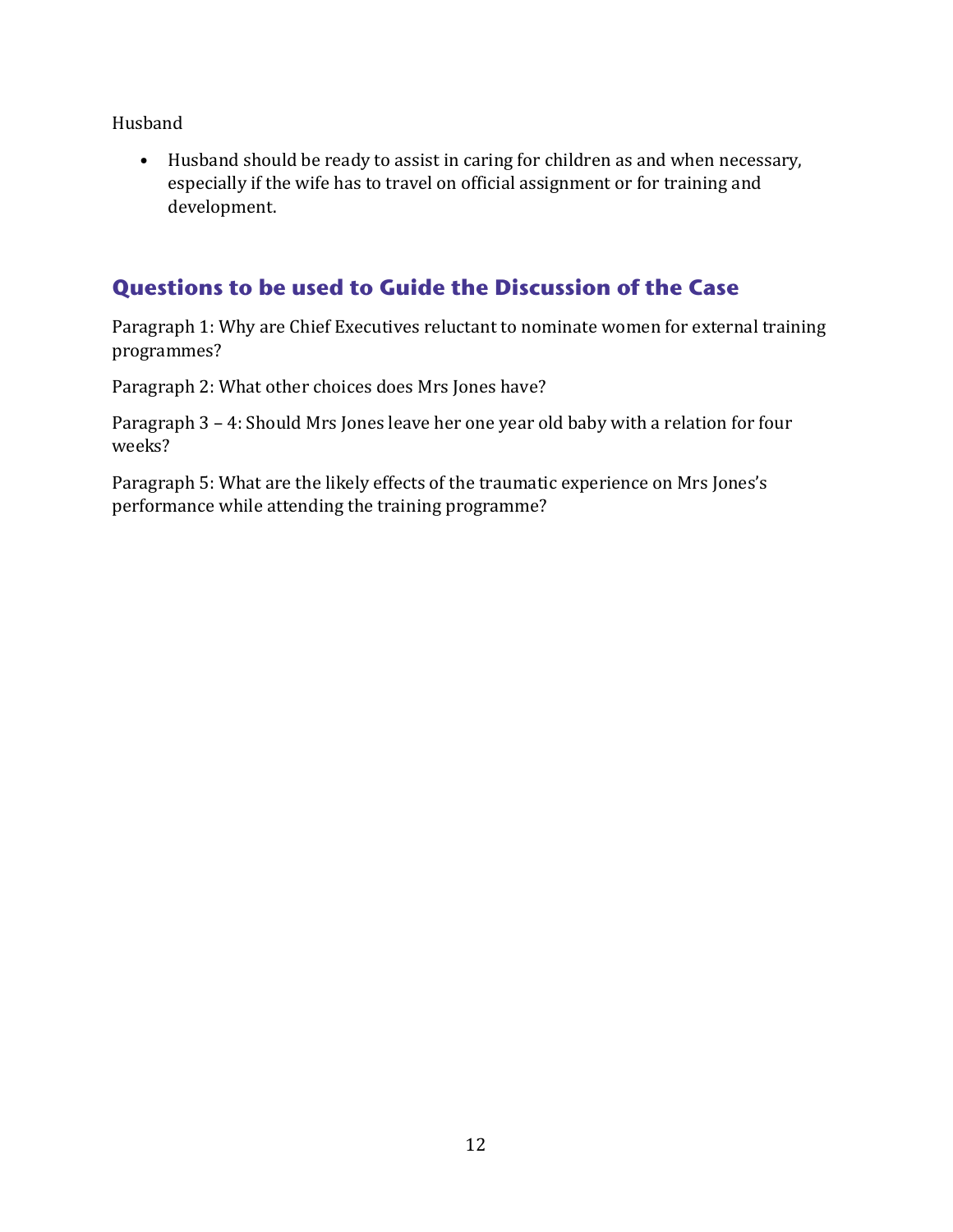## <span id="page-16-0"></span>**Female Graduate and Employee Became an Entrepreneur: A Case Study from Sri Lanka**

Dr Nalin Abeysekara

Open University of Sri Lanka

#### **Teaching Notes**

## **Abstract**

This case study discusses the success story of Pushipika, a Sri Lankan female graduate of Open University of Sri Lanka. Her case illustrates the effects of her passion and determination from an early stage in life that propelled her to become a celebrated entrepreneur. The case contains many factors that contributed to the success story as a woman who successfully balanced her home and office life.

Key Concepts: Gender Issues and Entrepreneurship

## **Learning Objectives of the Case Study**

The objectives of the case study are to:

- 1. identify the challenges that female entrepreneurs face in Sri Lanka or in any country;
- 2. describe the importance of entrepreneurship in the economic development of the nation.

### **Indication of Target Audience**

The target audience is the students enrolled in the CEMBA/CEMPA programme.

### **Courses for which the Case can be Used**

- Management in Organizations
- Economic Environment of Business
- Strategic Management
- Policy Analysis and Implementation

### **Methods of Data Collection**

The methods used to collect data were interviews and content analysis.

### **Key Concepts of the Case**

Management, Gender Issues, Entrepreneurship, Economic Growth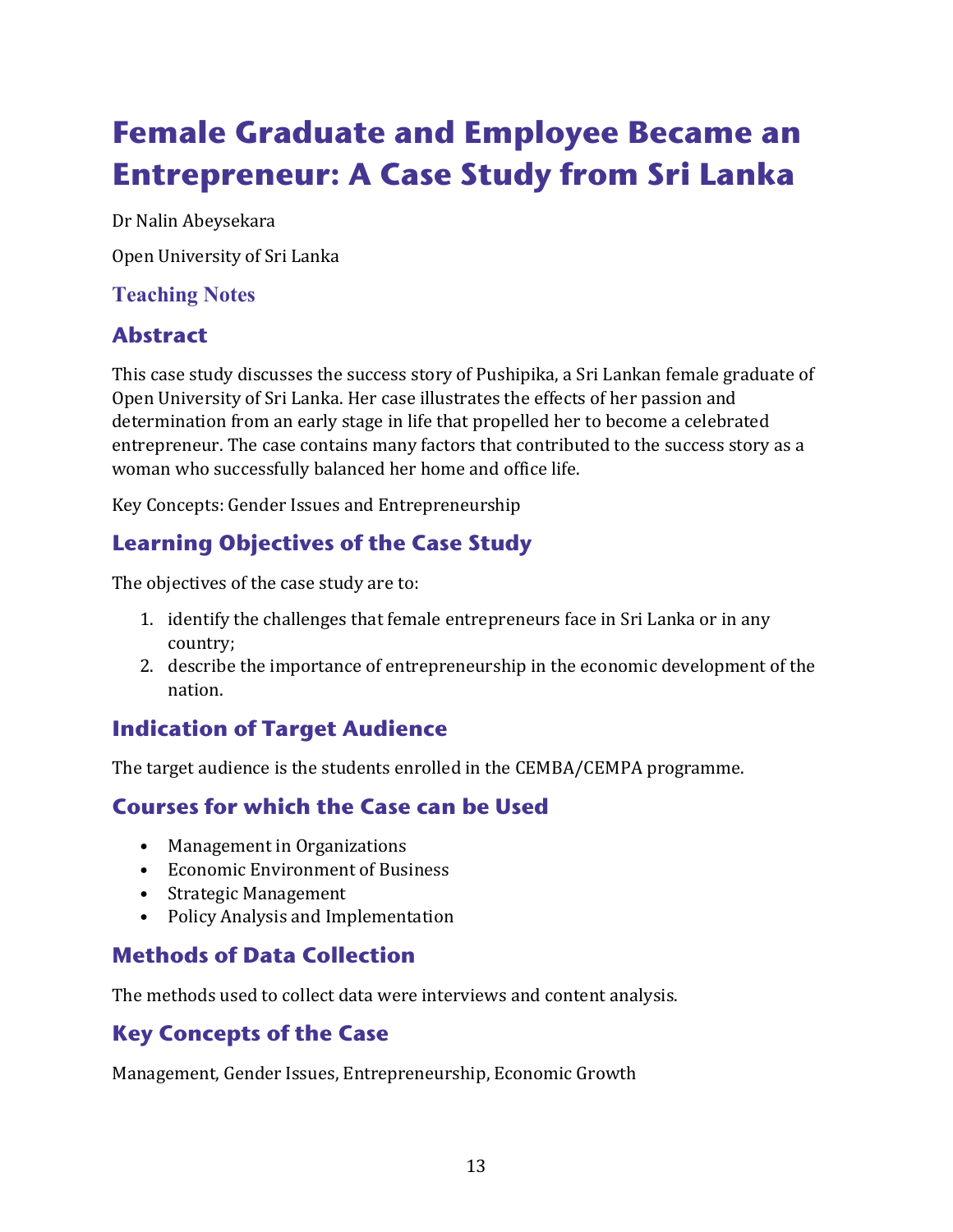## **Discussion Questions**

- 1. What are the general characteristics of entrepreneurship that Pushipika possessed?
- 2. Explain how entering into Visakha Vidyalaya, Colombo, Sri Lanka, is an opportunity for Pushipika. If not, you need to give evidence with a scenario from a developed country.
- 3. Discuss the role of Pushipika's husband in her business achievements.
- 4. What are the enhancing factors to Pushipika's success?

#### **Major Conclusions**

The major conclusions arrived at are that:

- 1. passion and determination from the early stage of life can propel a woman to becoming a celebrated entrepreneur;
- 2. entrepreneurship can be considered to be one of the important dimensions of growth of the country;
- 3. the educational system of a given community needs to provide opportunities to develop entrepreneurs.

#### **Ethical Issues in Terms of Permission**

The interviewee gave permission to use her story as a case study.

#### **Pre-Class Assignment**

Before studying this case, please answer the following assignment questions:

- 1. What do you understand by the term "entrepreneurship"?
- 2. What are the effects of entrepreneurship on economic growth?
- 3. In your country, what are the gender issues that have an effect on the emergence of successful female entrepreneurs?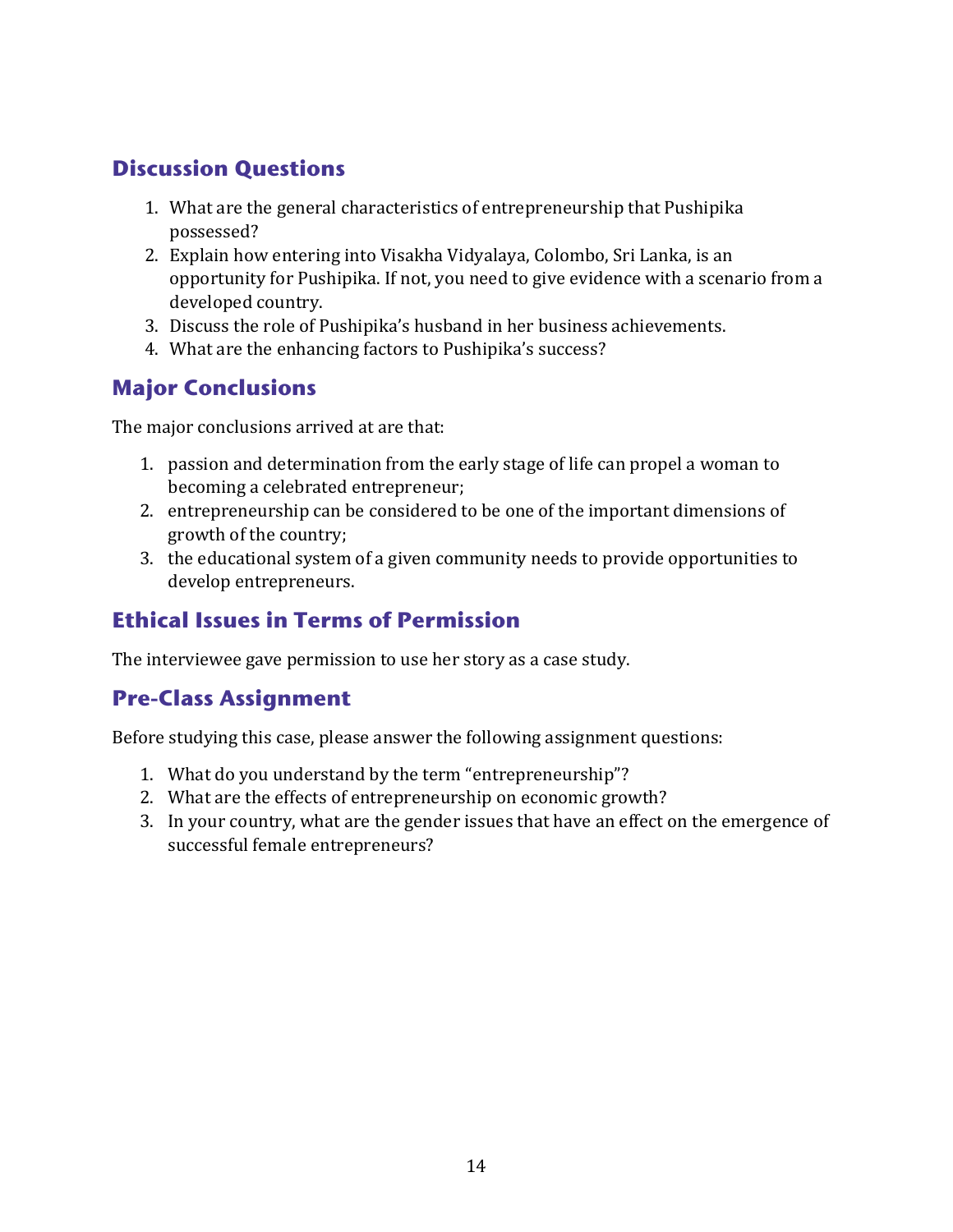#### **Indications of Main Issues to be Discussed**

- a) The last ten years of economic growth in Sri Lanka and the world with comparison
- b) Statistics about women's entrepreneurship in the Globe vs Asia vs South Asia
- c) Statistics about men's and women's entrepreneurship in Sri Lanka
- d) Statistics about men's and women's entrepreneurship: comparison based on gender
- e) Gender in Management
- f) Challenges faced by women graduates for entrepreneurship in Sri Lanka
- g) Expected attributes, qualities and characteristics for women entrepreneurs in Sri Lanka

#### **Questions to Guide the Discussion by Paragraph**

- 1. Analyse the family profile of Pushipika. [Paragraph 1]
- 2. What are the characteristics you can observe as talents of Pushipika at St. Joseph's Girls' School, Nugegoda? [Paragraph 2]
- 3. What was her first dream? [Paragraph 2]
- 4. Pushipika has passed the grade five scholarship exam and only five students in the school managed to do the same. But why could she not enter into the leading school? [Paragraph 2]
- 5. How did Pushipika enter into Visakha Vidyalaya, Colombo? What can you learn from this? [Paragraph 2]
- 6. In what events did Pushipika win awards at Visakha Vidyalaya? [Paragraph 3]
- 7. What was her dream for her educational career? [Paragraph 3]
- 8. From where did she obtain her "Visharad Upadi"? [Paragraph 3]
- 9. In which company was her destiny determined? [Paragraph 4]
- 10. What factors pushed her to obtain a professional qualification? [Paragraph 5]
- 11. What was her dream from childhood? [Paragraph 9]
- 12. Why was the year 2013 important to Pushipika? [Paragraph 12]
- 13. Who helped her to overcome challenges in life? [Paragraphs 1-13]
- 14. What were the most important attributes of her achievement? [Paragraphs 1-13]
- 15. What are the roles currently played by Pushipika? [Paragraph 13]

#### **Marking Scheme for the Questions**

A total mark of 100 is the maximum for the questions. The lecturer can use his or her discretion in allocating weights, as well as the number of questions to be answered.

1. Analyse the family profile of Pushipika.

Her only sibling, a brother, was born five years after the birth of Pushiphika. Both her parents were government servants who worked hard to make her and her brother's lives better.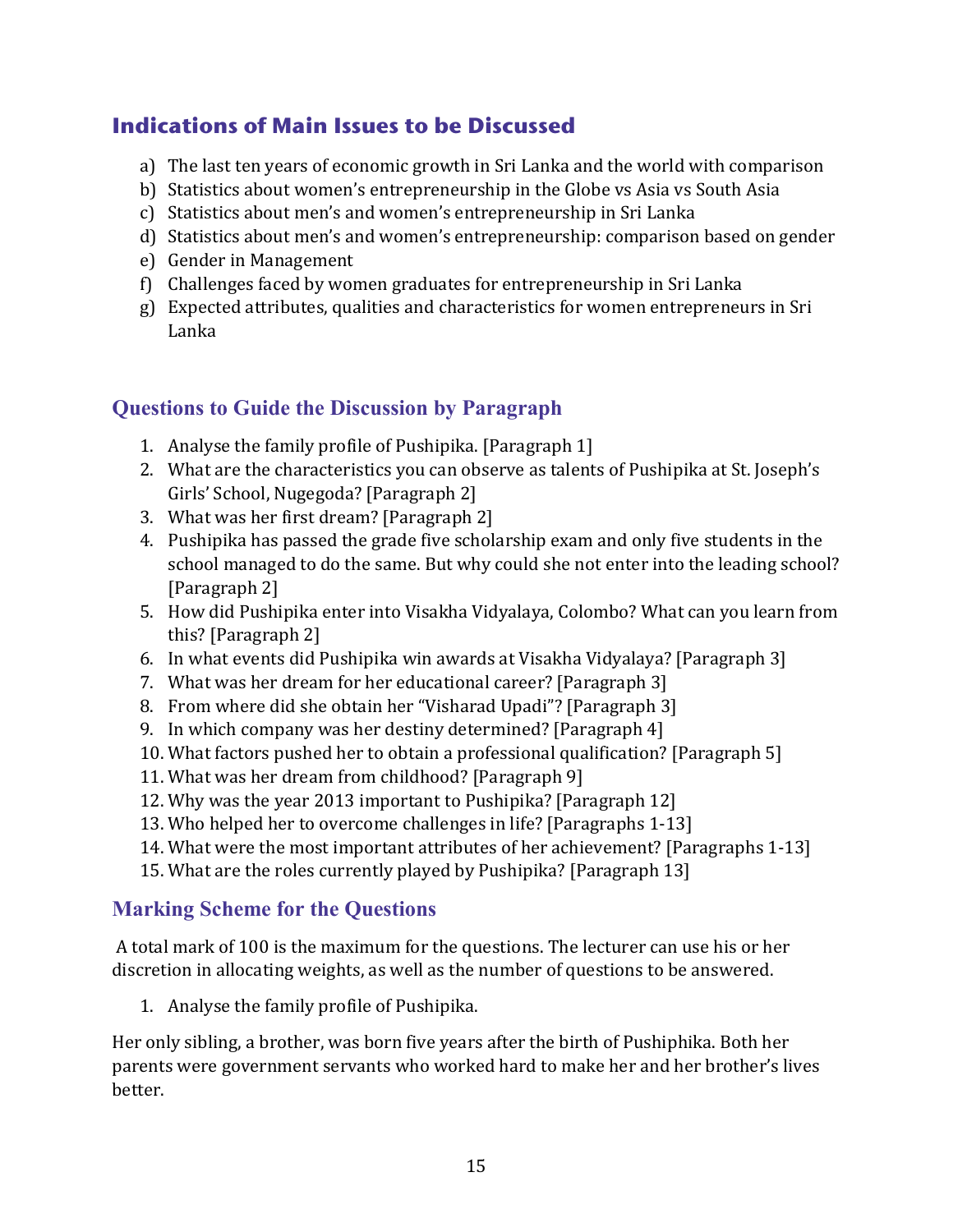2. What are the characteristics you can observe as talents of Pushpika at St. Joseph's Girls' School, Nugegoda?

She is popular among teachers and students because of her academic achievements, values and singing talents.

3. What was her first dream?

Entering into a leading school in Colombo.

4. Pushipika has passed grade five scholarship exam and only five students in school managed to do the same. But why could she not enter into leading school?

Her marks were not enough to win entry into a leading school in Colombo, as the grade five scholarship exam is very competitive in Sri Lanka.

5. How did Pushipika enter into Visakha Vidyalaya, Colombo? What can you learn from this?

In 1990, she sat for her O/L exam and was among the best students in her school.

Her determination to enter into leading school in Colombo.

6. In what event did Pushipika win awards at Visakha Vidyalaya?

Choir

7. What was her educational career dream?

To get through the A/Ls with flying colors and enter university for higher studies.

8. From where did she obtain her "Visharad Upadi"?

From Lucknow University, India, after ten years of vocal training in Classical Music.

9. In which company was her destiny determined?

Before entering university, she was employed at a leading packaging company in Sri Lanka, which changed her destiny.

10. What factors pushed her to obtain a professional qualification?

Dr Saman Dassanayake, Senior Lecturer, who was attached to the University of Colombo.

11. What was her dream from childhood?

To release some songs, which came true in 2006, at the peak of her busy time as an entrepreneur.

12. Why was the year 2013 important to Pushipika?

In 2013, she started her new incorporated business "Right Minds Pvt. Ltd."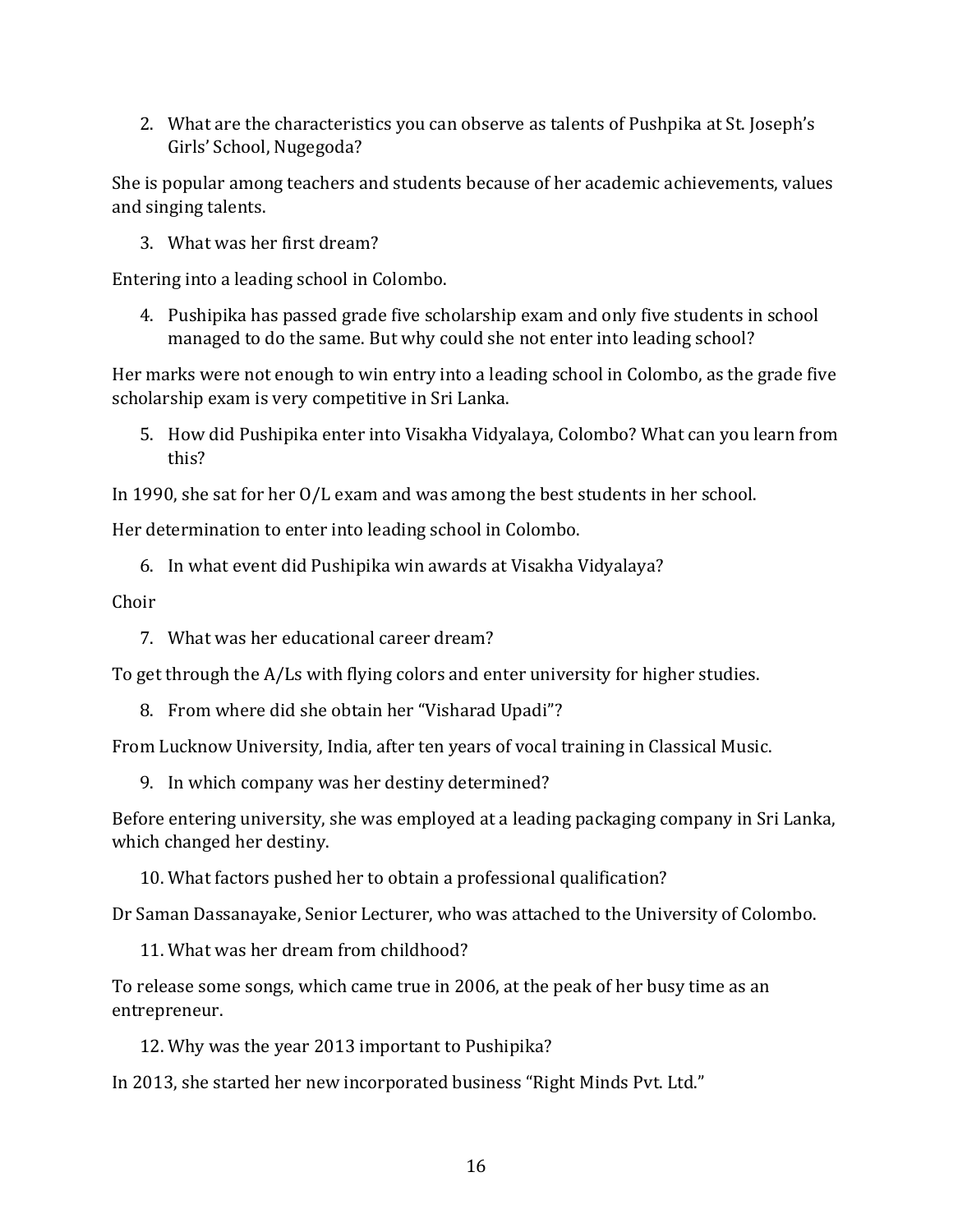13. Who helped her to overcome challenges in life? Her husband, parents and friends.

14. What were the most important attributes of her achievement? Honesty, passion and determination.

15. What are the roles currently played by Pushipika? Dedicated mother, wife, daughter, responsible citizen and an entrepreneur.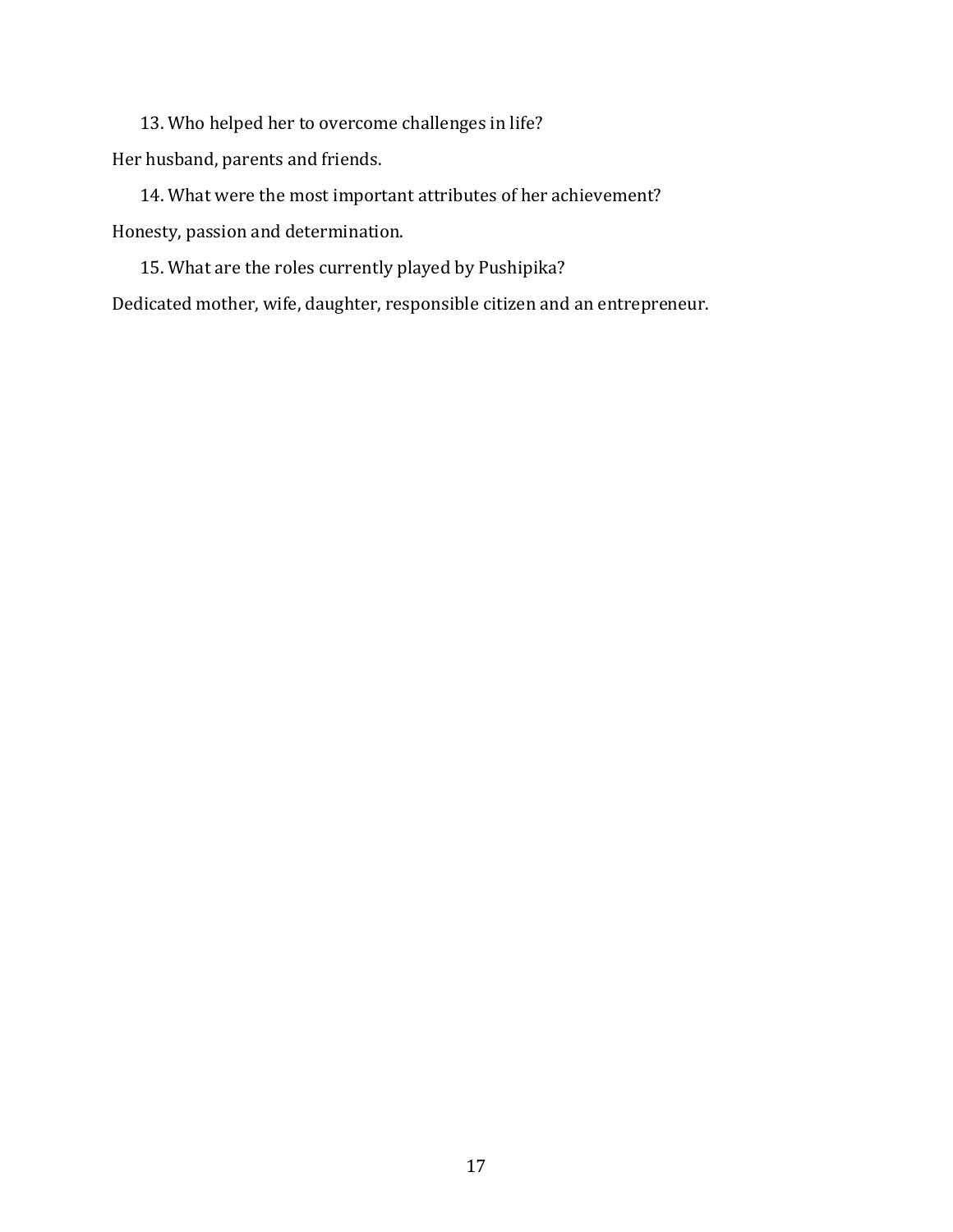## <span id="page-21-0"></span>**From Housewife to Entrepreneur: A Case Study of a Mauritian Woman**

Meera Gungea (Mrs)

BSc (Hons) Social Studies

MBA with specialization in Human Resources Management

Open University of Mauritius

#### **Teaching Notes**

### **Abstract**

This case study analyses the historic transition of women from their traditional roles to the formal and informal work sectors using Mauritius, a sub-Saharan African country, as an example. The economic status of the country and how women were positioned are also discussed. The economic transition, together with its impact on women, is demonstrated in the case of Jenny Right as a typical example of going "from grass to grace."

## **Teaching/ Learning Objectives of the Case**

The objectives of the case study are to:

- expose gender related problems women face in starting their own business;
- allow students to compare the situation of women in their countries with Jenny's case;
- promote suggestions for improving the condition and position of women in business.

### **Indication of Target Audience**

This case study is suitable for candidates enrolled in general MBA programmes.

#### **Courses for which the Case can be Used**

The case study can be used to teach the following courses:

- Economic Development
- Public Systems Management
- Gender Studies
- Policy Analysis and Implementation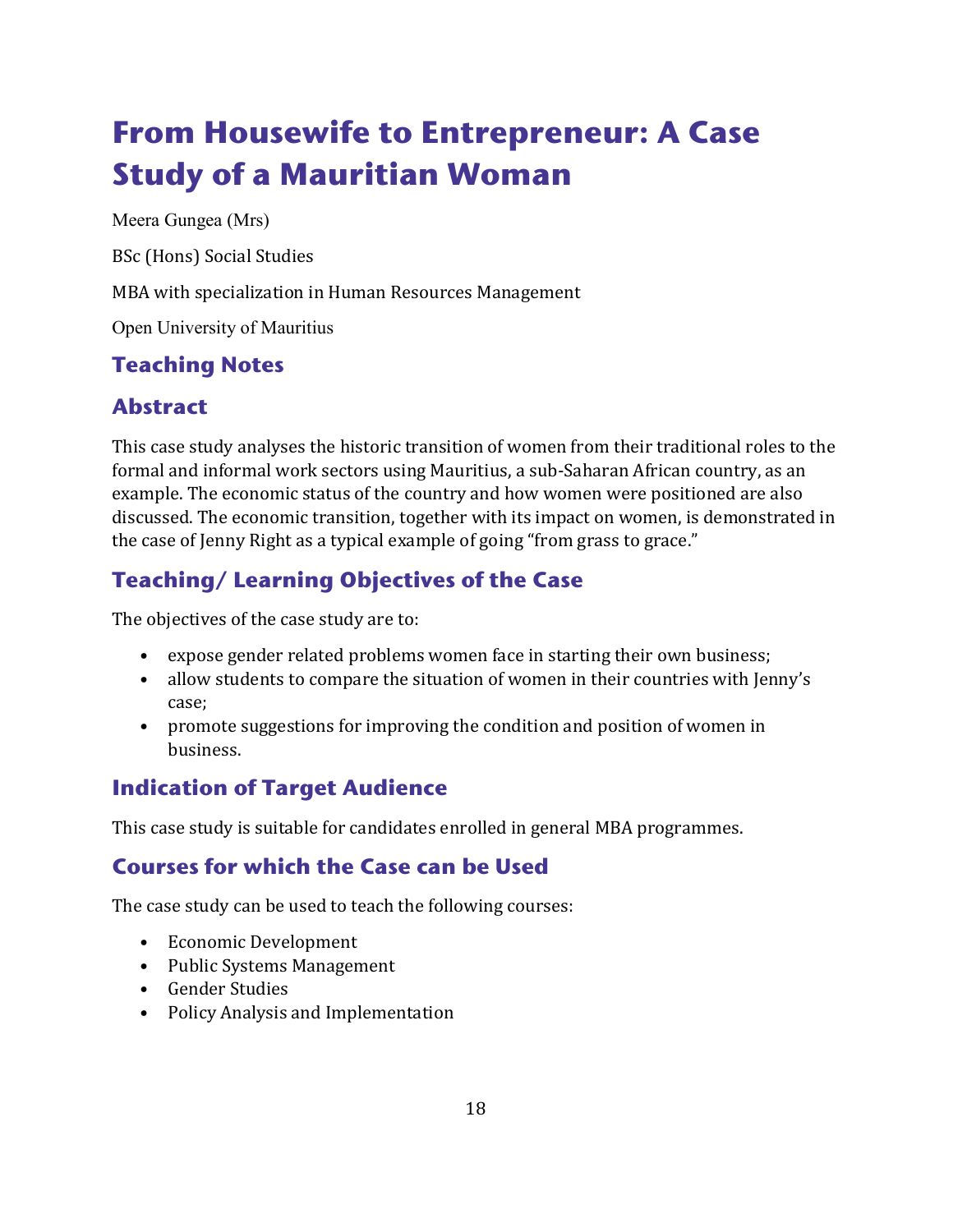#### **Methods of Data Collection**

This case used the qualitative approach, the aim of which is to gather an in-depth understanding of human behaviour and the reasons that govern such behaviour. The technique that was used was an in-depth interview. Convenience sampling was used to reach Jenny Right. The method through which data was obtained is the semi-structured interview. The interview lasted for 2 hours and the answers were then content analysed and transcribed.

#### **Key Concepts of the Case**

- Entrepreneurship
- Women in business
- Gender issues

#### **Discussion Questions**

- 1. Culture can be an important determinant of women's progress or failure in business. Discuss this in relation to your country. (25 marks)
- 2. What can be the measures to address this? Identify possible barriers to women's participation in medium and large scale businesses. (15 marks)

#### **Major Conclusion**

Both, determination from women and support from the community (family, state), are required to overcome the barriers facing women's progress in business.

### **Ethical Issues in Terms of Permission from Organisations or Authors**

The interviewee gave permission for her story to be published but requested that she be kept anonymous.

#### **Pre-Class Assignment**

Students should read about the economic development of women in their country.

#### **Indications of Main Issues to be Discussed**

- Women in the socio-economic context
- Policies/ facilities in place to help women succeed in business
- Culture as a facilitator/ inhibitor to women's progress

#### **Questions to Guide the Discussion by Section**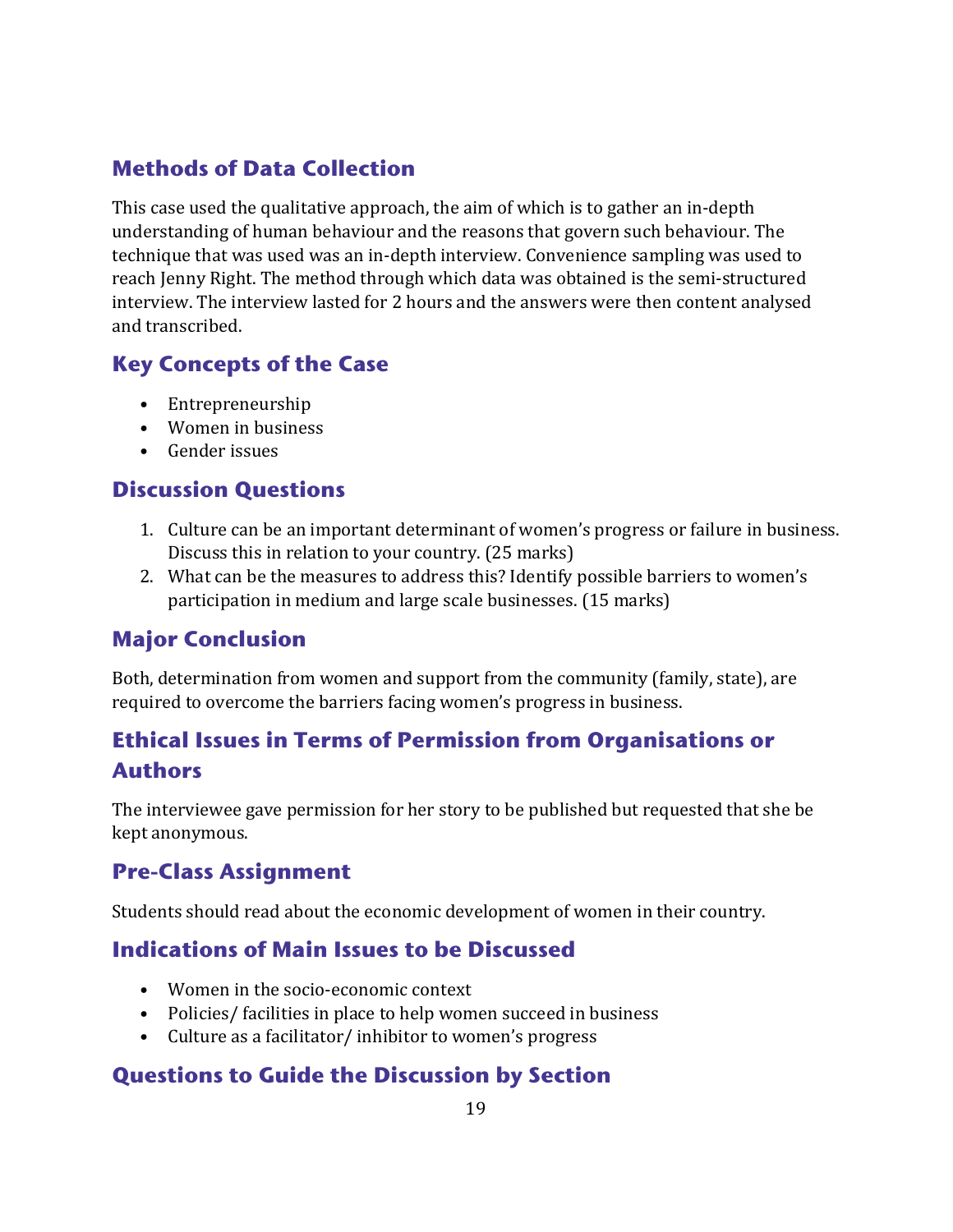Section 1: Feminisation of poverty/ economic system and women

- Describe the economic situation in your country
- How was it before, and what changes have occurred?

Section 2: Laws/ policies governing entrepreneurship programmes for women

- How have those changes, if any, been of benefit to housewives?
- Are housewives responsive to the new policies in their favour? Why?

### **Marking Scheme for Questions**

1. Culture can be an important determinant of women's progress or failure in business. Discuss this in relation to your country. (25 marks)

Marking Scheme:

**Introduction** 

- Definition of culture and how it affects the determinants of social and economic development. (2 marks)
- Short summary of how this is linked to the case. (2 marks)

Essay body part

- How the economic state of the country affects women. (6 marks)
- Are there policies that have been made available to change the economic situation of women? If yes, what, and how, do they help? If no, why? (6 marks)
- Does culture affect the way women see those policies and try to take advantage? Why and how? (6 marks)

Conclusion

• Give a brief concluding note of what has been discussed in the case and the way forward. (3 marks)

2. What can be the measures to address this? Identify possible barriers to women's participation in medium and large scale businesses. (15 marks)

In this part, teachers may accept bullet points. Teachers are recommended to not consider answers in terms of right/wrong. Rather, analyse the measures/barriers with respect to the justification the student provides.

About 3 to 5 measures, with possible barriers, should be acceptable.

Example: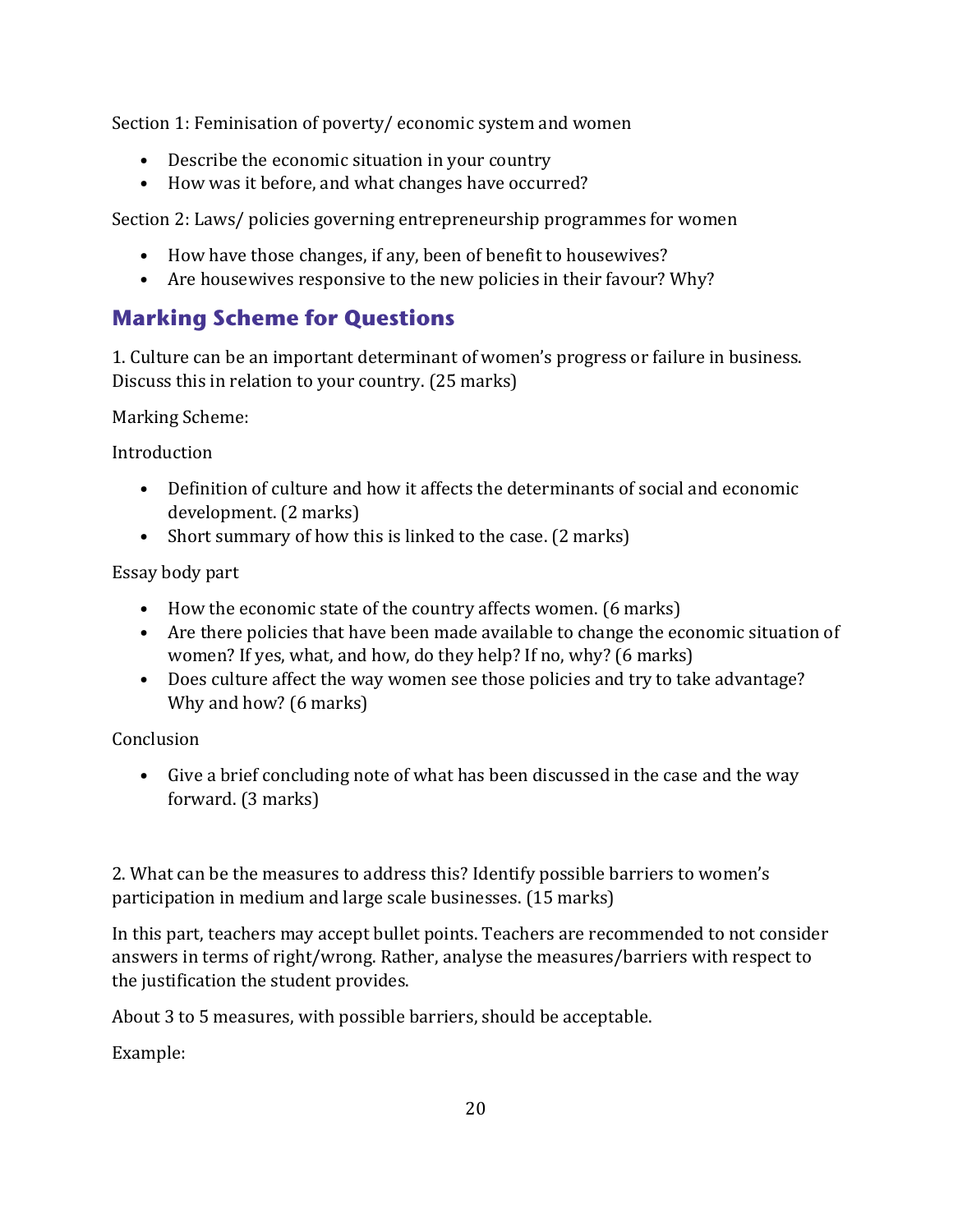Measure: To communicate at the macro level about the existing policies the government has put in place to enable women to start a business.

How: A team traveling from village to village and organising sessions in order to ensure maximum reach.

Barriers: Women having too many household responsibilities may not come/ husbands may not allow women to attend.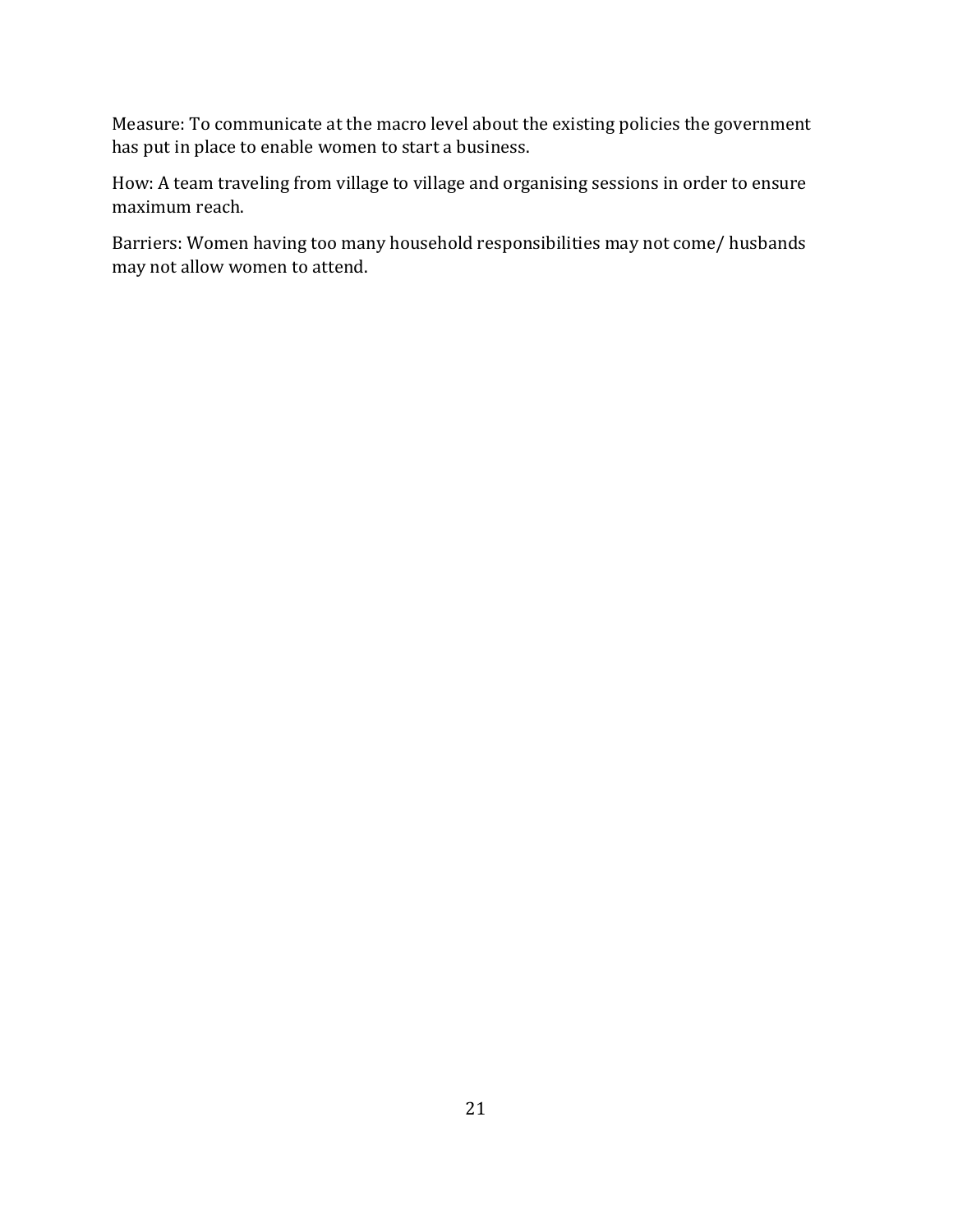## <span id="page-25-0"></span>**Sexual Harassment in the Workplace: Jamaican Case**

Dr. Margarett Barnett

University of the Commonwealth Caribbean

## **Teaching Notes**

### **Abstract**

The Jamaican social landscape is replete with instances of sexual harassment. The pervasiveness has caught the attention of legislators who have been under pressure from gender-based groups to pass laws that will protect victims of sexual harassment. There is a school of thought which theorises that sexual harassment is about Women's Liberation "mumbo jumbo." However, increasingly, there is data to suggest that men, like women, are harassed. This case examines a case of alleged sexual harassment in a multinational organisation in Jamaica, the headquarters of which is in the United Kingdom. The headquarters has a well-developed and operational sexual harassment policy, and breaches of the policy are dealt with clinically and swiftly. The operation in Jamaica was expected to follow the policy precisely; each employee has a copy of the policy, and is aware of the procedures for reporting a breach. Breaches of the policy guidelines have never been tested in the Jamaican context, however, even though our subject, Miss Black of Blue Sip Distillery, gave specific instances of suspected cases of sexual harassment. Several interviews were held with Miss Black, where her experience was documented with care taken to ensure privacy and confidentiality. A desk review was done of the company's sexual harassment policy.

### **Teaching and Learning Objectives of the Case**

The objectives of the case study are to:

- provide information on sexual harassment issues in Jamaica;
- give opportunities for students to suggest the content of an organisation's sexual harassment policy;
- sensitize students to the negative effects of sexual harassment.

#### **Indication of Target Audience**

The target learners are students enrolled in the CEMBA/CEMPA programme.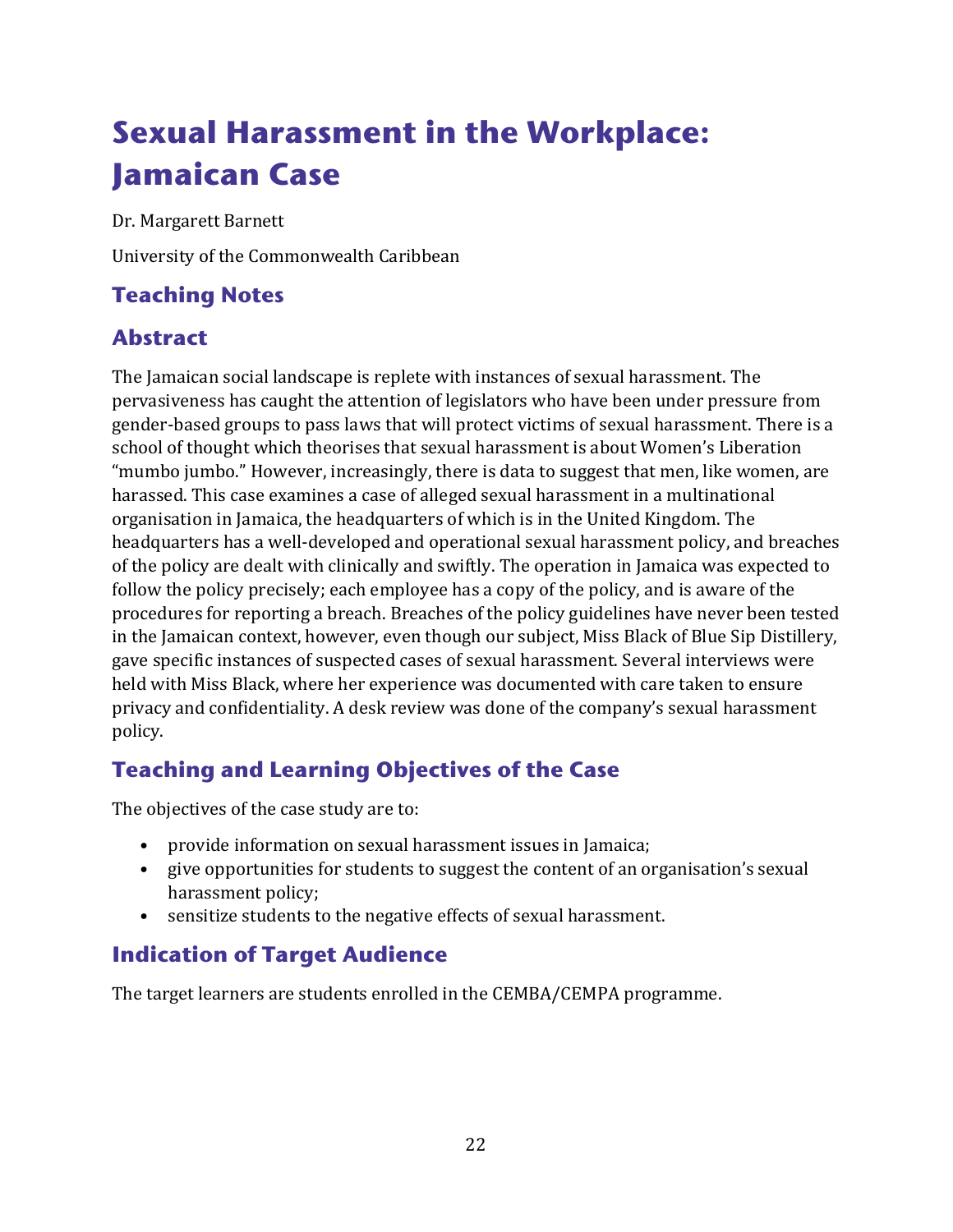## **Courses for which the Case can be Used**

- Management in Organisation
- Business Ethics
- Economic Environment of Business
- Public Systems Management
- Policy Analysis and Implementation

## **Method of Data Collection**

This type of research lends itself to a Descriptive Qualitative (Ethnography/ Case Study) methodology. Detailed descriptions of the specific situation(s) leading to a case of alleged sexual harassment were gathered using interviews and document reviews. The subject of the interview (Miss Black) described things as they were. Careful note was made of the challenges she faced in carrying out her duties, having availed herself of the sexual harassment policy. Miss Black took the necessary steps to report the charges which led to an investigation, ultimately leading to change overall.

## **Key Concepts of the Case**

Workplace sexual harassment, impact of sexual harassment on business, sexual intimidation, hostile environment, quid pro quo, sexual harassment policy, the wrongness of sexual harassment.

#### **Discussion Questions**

- 1. What should be the content of a sexual harassment policy?
- 2. Is there a clear case of sexual harassment at Blue Sip Distillery? Support your answer with evidence from the case.
- 3. What are the different types of sexual harassment? Which one(s) are evident in this case?
- 4. What ethical theories make the most sense (utilitarian, rights, justice) concerning this case?
- 5. Develop a sexual harassment training programme for Blue Sip Distillery.

## **Major Conclusions**

Harry Bent abused his power as the Chief Executive Officer of Blue Sip Distillery when he continuously created a hostile working environment for Jasmine. It does not appear that there was cohesiveness in policy guidelines at Blue Sip Distillery and its parent company, as Harry Bent was able to abuse his power over an extended period of time with no regard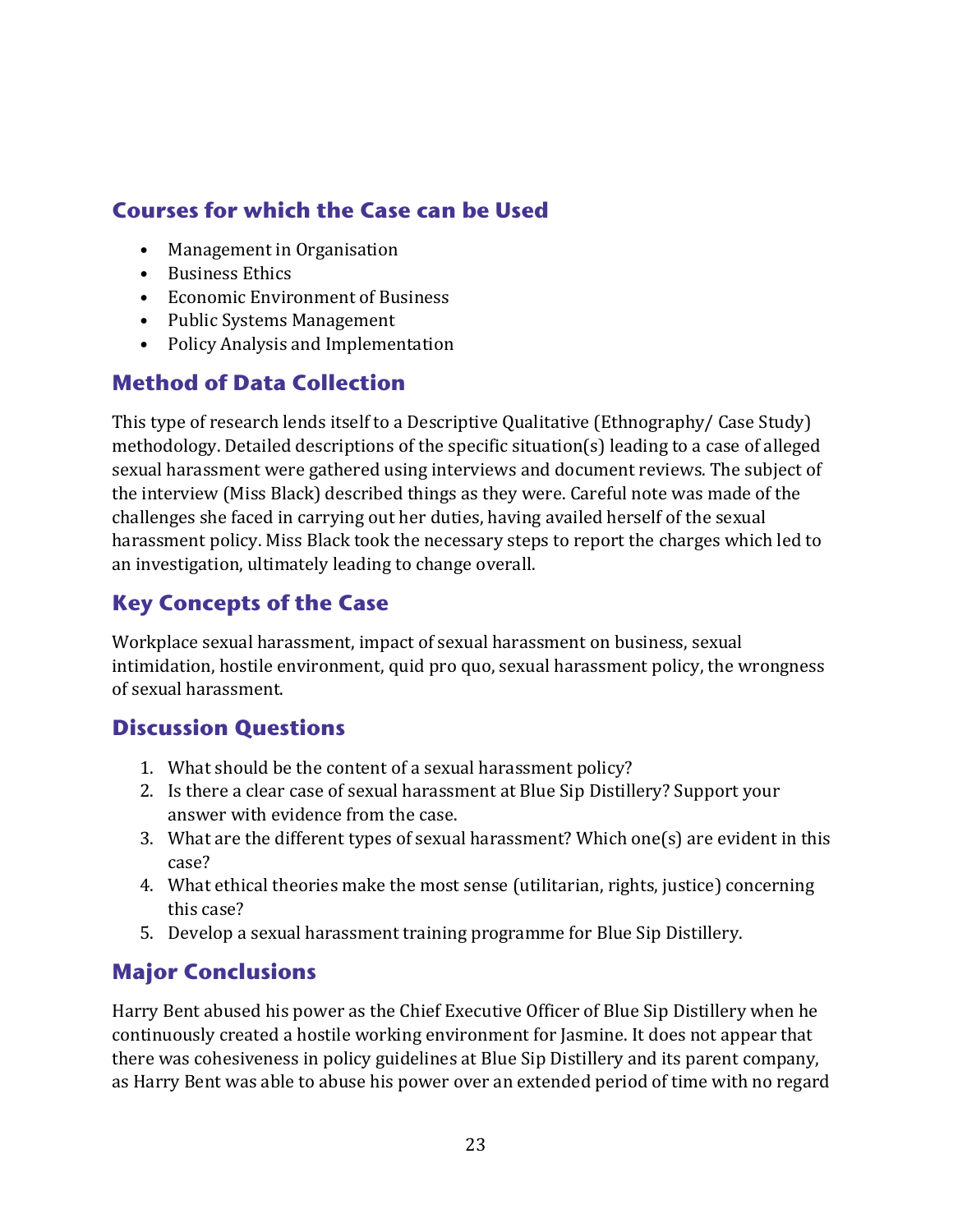for the tenets of the sexual harassment policy which was in place. However, as soon as a complaint was made to the parent company overseas, immediate action was taken.

### **Ethical Issues in Terms of Permission from Organisations or Authors**

There was no formal permission from the organisation to interview the staff and hence, the name of the organisation was changed to maintain privacy and confidentiality. All names have been changed.

#### **Pre-Class Assignment**

None

#### **Indications of Main Issues to be Discussed**

- a) Normative issues in defining sexual harassment
- b) The wrongness of sexual harassment
- c) Legal perspectives

#### **Questions to Guide the Discussion by Section**

#### Sections  $1 - 4$

a) Are the facts of the case sufficient to justify sexual harassment?

#### Section 4 & 5

- b) Does the fact that Jasmine agreed, once, to go out with Harry imply that she has encouraged him to make further advances? Defend your answer.
- c) Can Jasmine sue? Who should be named as defendant in the suit?

#### **Marking Scheme for Questions**

- a) Are the facts of the case sufficient to justify sexual harassment? (30 marks)
- b) Does the fact that Jasmine agreed, once, to go out with Harry imply that she has encouraged him to make further advances? Defend your answer. (50 marks)
- c) Can Jasmine sue? Who should be named as defendant in the suit? (20 marks)

#### **Answers**

- a) The details of the case as outlined in Sections 1 through 4 suggest that there were clear indications of sexual harassment:
	- i. Hostile Environment
	- ii. Quid Pro Quo
- b) A claim of sexual harassment is predicated on the premise of "unwelcome" persistent sexual advances. Jasmine made it very clear on several occasions that she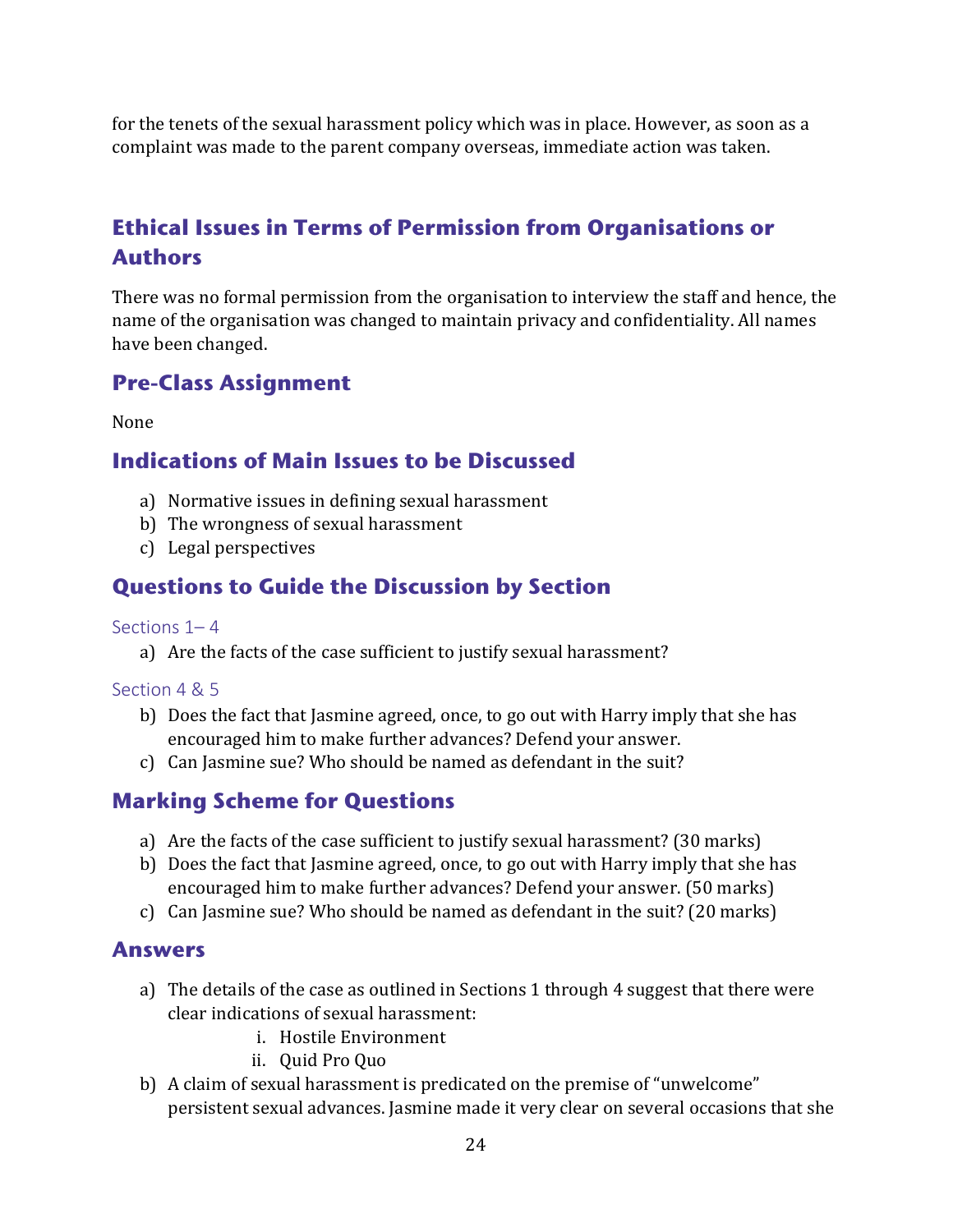did not appreciate the sexual innuendos and advances of Harry Bent. In Section 1 of the case we are told that Jasmine was a single mother who had financial responsibilities and valued her job; in essence, she could not afford to lose her job. The fact that she agreed to go out with Harry does not immediately obviate that Jasmine was a victim of sexual harassment and sexual intimidation. The celebrated case of Meritor Savings Bank, FSB, v. Vinson et al. presents important information concerning claims of workplace sexual harassment.

c) Jasmine can seek redress under the Offences Against the Person Act, 2010, Jamaica. Presently, there is no law relating to sexual harassment. The defendants in the case would be Harry Bent and Blue Sip Distillery. Blue Sip as employer is absolutely liable for sexual harassment practiced by supervisory personnel, whether the employer knew, or should have known, about the misconduct.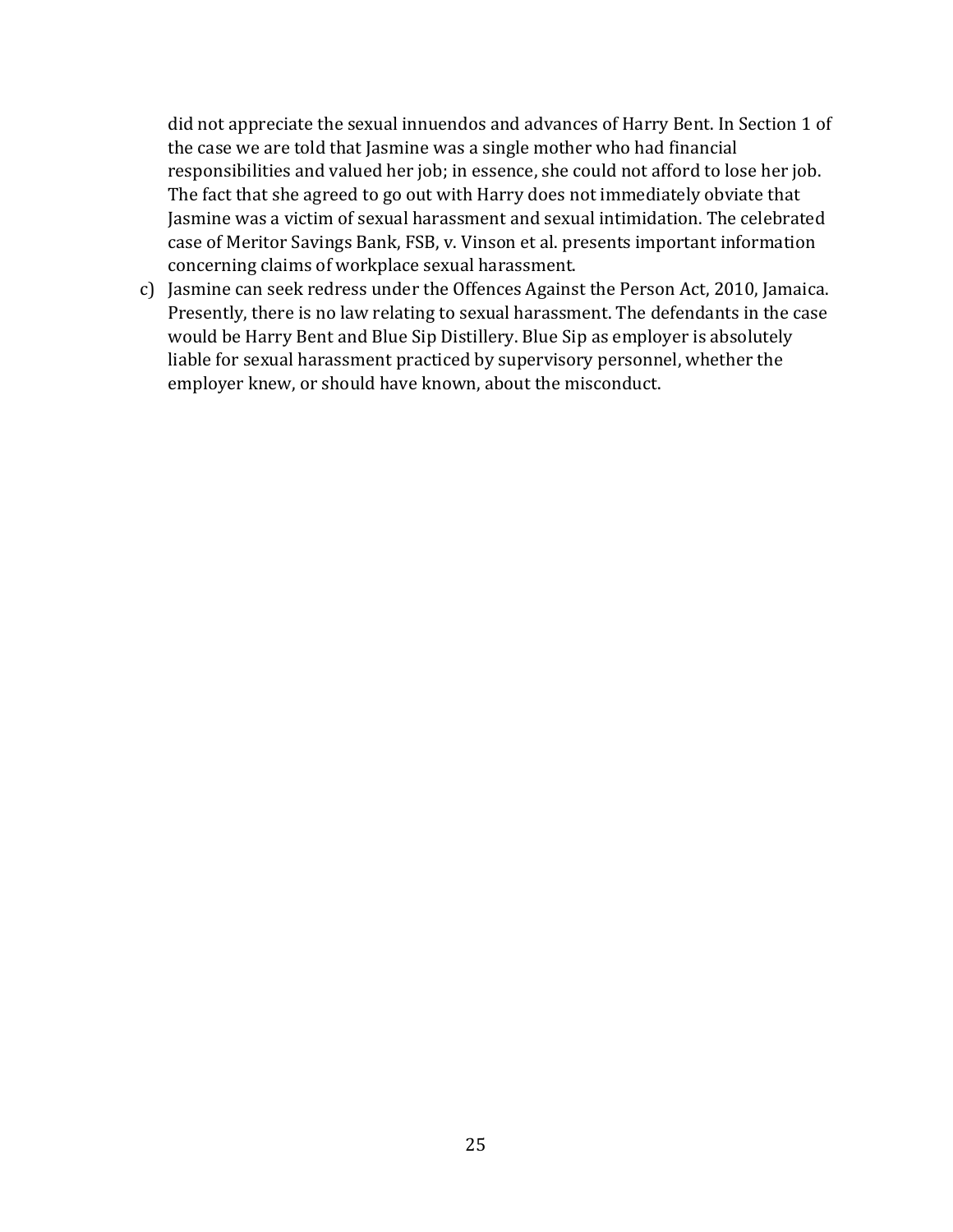## <span id="page-29-0"></span>**Women and Leadership in Botswana Agriculture**

Professor Stanslaus Modesto (Dlitt et Phil)

Gaborone University College of Law and Professional Studies

## **Teaching Notes**

#### **Abstract**

The case study explores the experiences of women in agriculture in Botswana, with special focus on peasant/subsistence farming. The farming activities centre around three aspects, namely crop farming, small stock farming, and cattle-farming. The study creates awareness of the phenomenon of abandonment of rural life by able-bodied men when they go to South Africa as indentured labour, or to urban centres for some form of employment, leaving the women, the elderly men and women, children, and the sick in the more remote rural areas. The sick are usually victims of HIV/AIDS, who have returned from the cities and towns. The study demonstrates how women are overburdened with the responsibilities of fending for the above-mentioned in a poverty stricken environment, where males are, culturally, more privileged. The case study shows that women have no title over stock and land. It also shows that drought is a menace that frustrates women's efforts to survive. A part of the solution lies in empowering women by giving them basic training in rural agriculture. However, the college dedicated to training focuses more on men than women. The training is not tailored to address the unique problems faced by women, who should be empowered to lead in rural agriculture. This case study also shares the phenomenon of Remote Area Dwellers (RAD), who have historically been referred to as Bushmen (a term considered derogatory). The more acceptable names of this very mobile group of people are *Basarwa*  or *San.* The study shows that in Botswana people and places are separated by vast distances, and the government of the country is said to be coming up with strategies to educate women for leadership in the Botswana agricultural sector.

Key words: abandonment of rural life, Remote Area Dwellers, empowerment

### **Teaching/ Learning Objectives of the Case**

After working through the case study, students should be able to:

- infer the role of women in positions of leadership in the agriculture sector of Botswana;
- portray the situation, as experienced by women, in the agriculture set up of the country;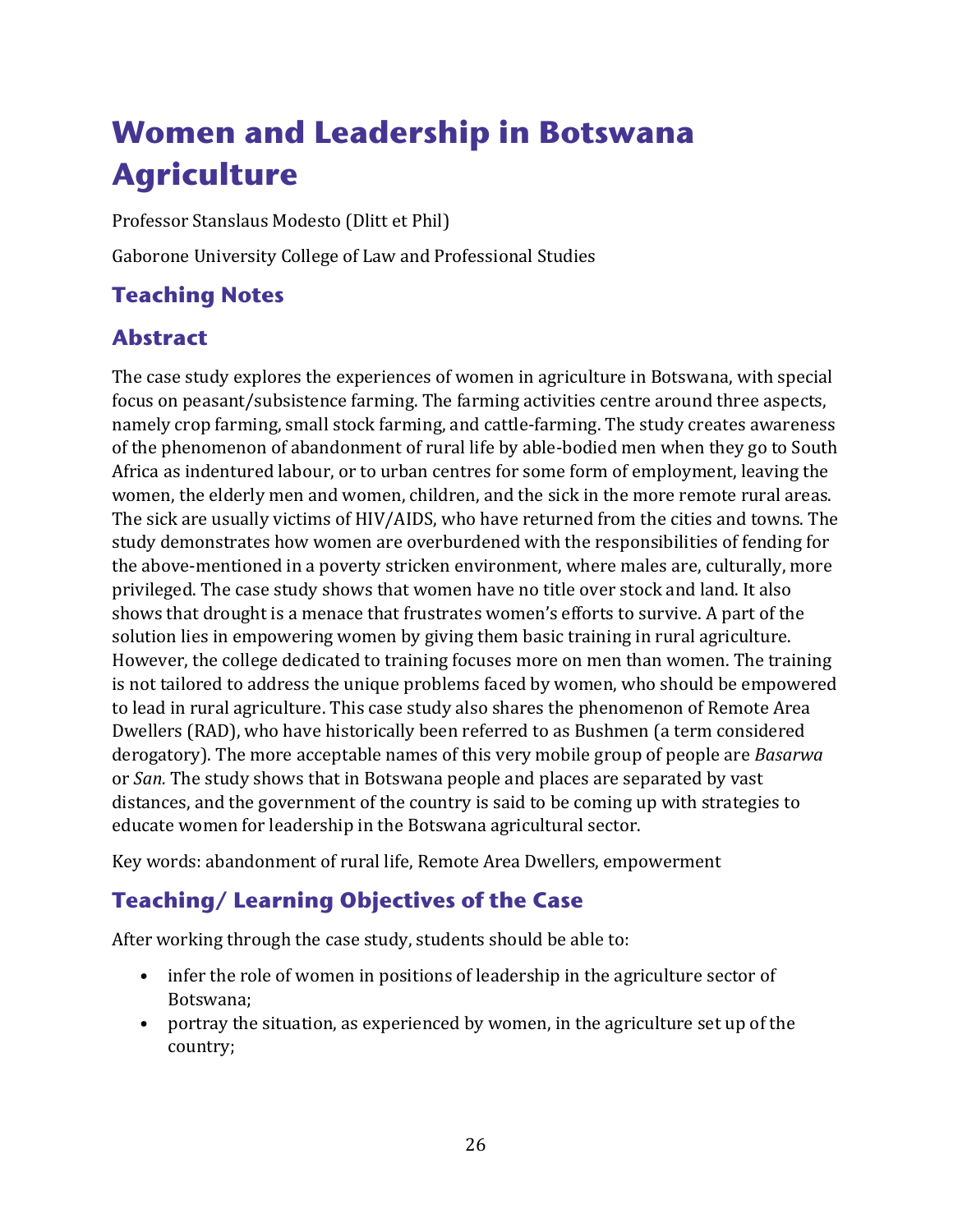- indicate how women are burdened with poverty and disease, especially having to care for HIV/AIDS patients and orphans;
- compare and contrast the situation of women in agriculture in Botswana with that of women in respective countries of the Small States of the Commonwealth.

### **Indication of Target Audience**

The target audience is students enrolled in the CEMBA/CEMPA programme.

#### **Courses for which the Case can be Used**

- Management in Organisations
- Economic Environment of Business
- Public Systems Management
- Strategic Management
- Policy Analysis and Implementation

### **Methods of Data Collection**

The methods used to collect data were direct observation and oral interviews.

## **Key Concepts of the Case**

Abandonment of rural life, Remote Area Dwellers and empowerment.

### **Discussion Questions**

- 1. What are the impediments to women's active participation in agriculture as shown in this case?
- 2. What government policies do you think should be developed to enhance women's participation in agriculture?
- 3. In what ways, do you think, is the situation of RAD different from that of women normally found in the rural areas of Botswana?
- 4. What would be the benefits of education in changing entrenched gender attitudes in the country?

## **Major Conclusions**

The major conclusions arrived at are that:

• to improve the economic, social, and cultural environment, the government of the country ought to conduct research into the state of affairs regarding women in agriculture and come up with appropriate policies;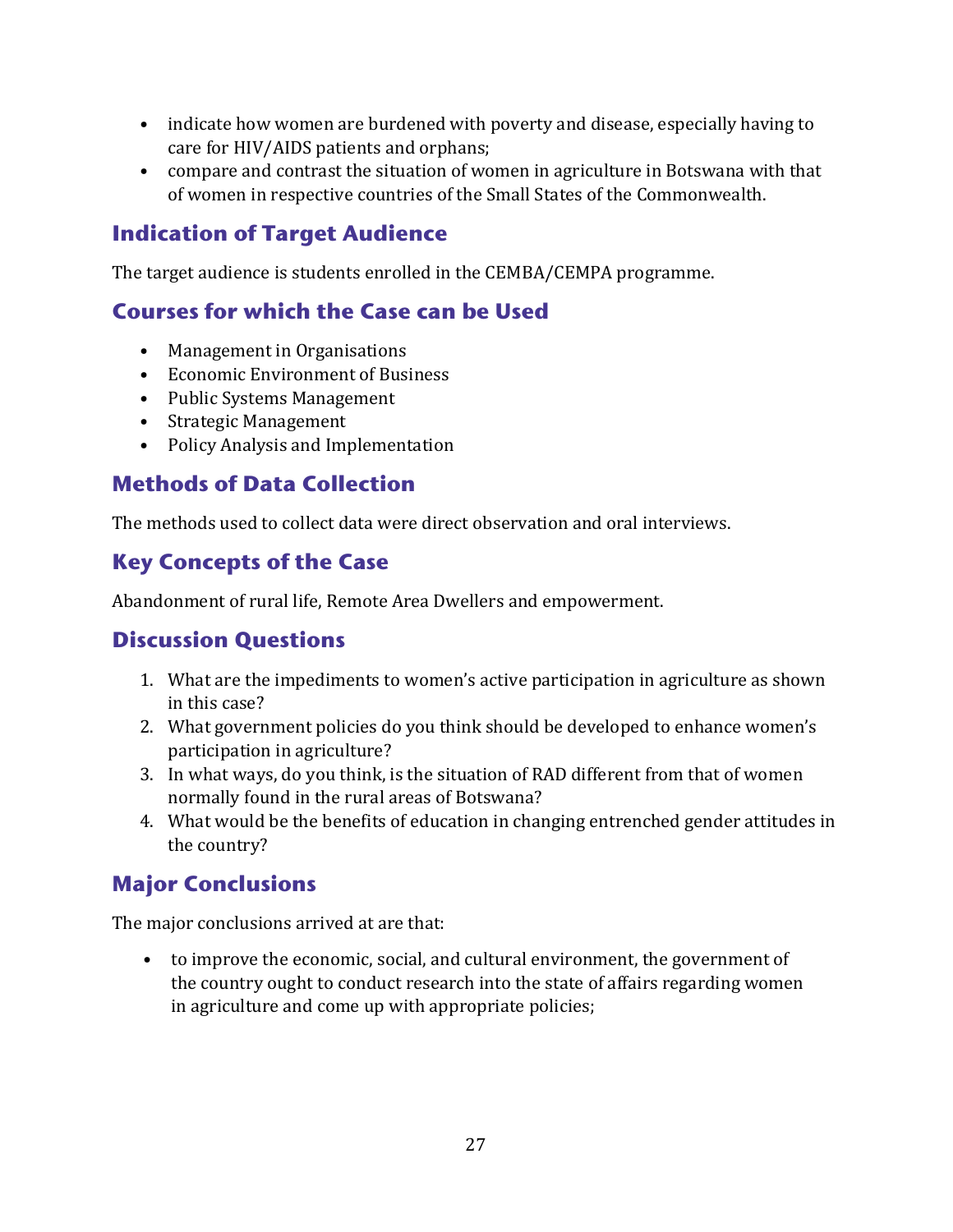- it is necessary at the national level to come up with management strategies to ensure that the urgent issues associated with gender anomalies are addressed;
- the training of women in basic skills for agriculture is critical as a means of reducing poverty and disease.

#### **Ethical Issues in Terms of Permissions**

Not applicable.

#### **Pre-Class Assignment**

The case study demonstrates that Commonwealth countries differ in terms of their economies and the role of women in their respective circumstances. The case for Botswana is unique. A pre-class assignment will involve answering the following questions by the students:

- In Botswana, agriculture is the key feature of the economy. What is the key feature in your country?
- Compared to the status of women in Botswana's agriculture, what is the status of women in the key feature of the economy in your country?
- What steps does the government of your country take to ensure the participation of women in the key features of the economy in your country?

## **Indications of Main Issues to be Discussed**

The main issues discussed in the case study include:

- experiences of women in agriculture in Botswana, with special focus on peasant/subsistence farming;
- views of women regarding three key areas of agriculture: crop farming, small stock farming, and cattle-farming;
- abandonment of rural life by able-bodied men and women;
- the nature of the burden imposed on rural women by obtaining social and cultural circumstances in Botswana;
- the burden of caring for victims of HIV/AIDS, who return from cities and towns;
- skewed legal instruments that deprive women from having no title over stock and land;
- women having to cope with natural problems such as persistent droughts;
- the phenomenon of RAD, who have historically been referred to as Bushmen (a term considered derogatory).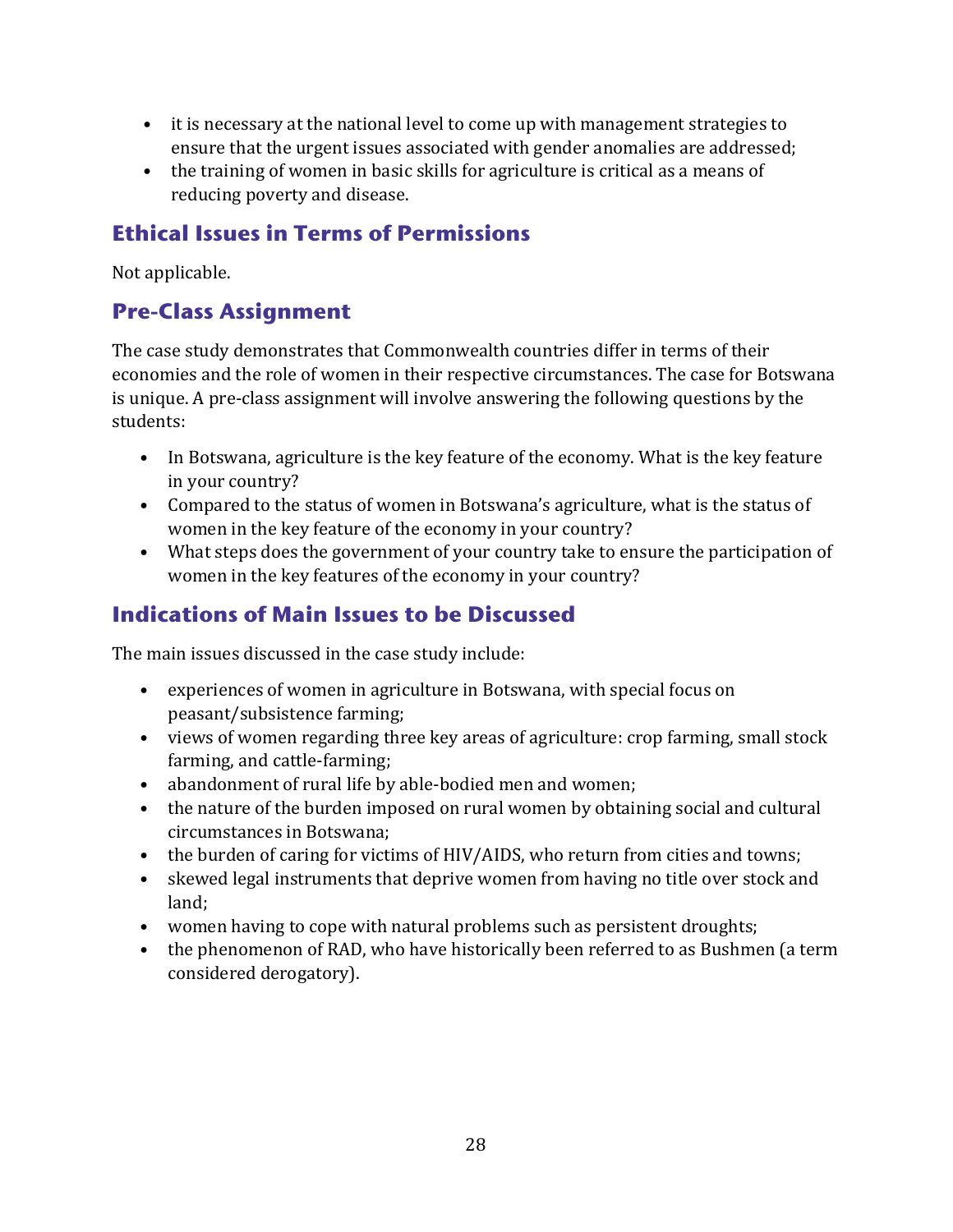## **Questions to Guide the Discussion by Section**

A Journey into the Countryside

- In which month does the rain season begin in Botswana? Contrast this with the month of onset of rainfall in your country.
- What is your understanding of women peasant farmers?
- How common is the phenomenon of abandoning women and the elderly in your country? Share its impact on the main aspect of the economy.
- What are your views about the law that deals with the issue of land ownership by women in Botswana? Does this situation compare in any way with that in your country?
- Which are the two most limited natural resources in rural Botswana? How does this compare with that in your location?
- What further information would you need to know about the *Basarwa* or the *San* people?
- What obstacles did the researchers face at the Botswana College of Agriculture?

#### The Mobility Issue of Basarwa

• What lessons do you learn from the life of *Basarwa* women in Botswana?

## **Marking Scheme for the Questions**

A total mark of 100 is the maximum for the questions. The lecturer can use his or her discretion in allocating weights as well as the number of questions to be answered.

#### A Journey into the Countryside

- The rainy season in Botswana is in November.
- Women peasants are women who engage in farming to satisfy their short term needs, and not for commercial purposes.
- There is no right or wrong answer here. The response will be contextual, and helps the student draw comparisons with their situation, thus promoting further insight into this gender issue.
- This question requires personal evaluation of the Botswana scenario, so there is no right or wrong answer. The second question invites the respondent to apply insights gained into their situation.
- Water and food are the most scant. The second question is personal, so the respondent is free to give a suitable answer, and in the process, exercise application skills.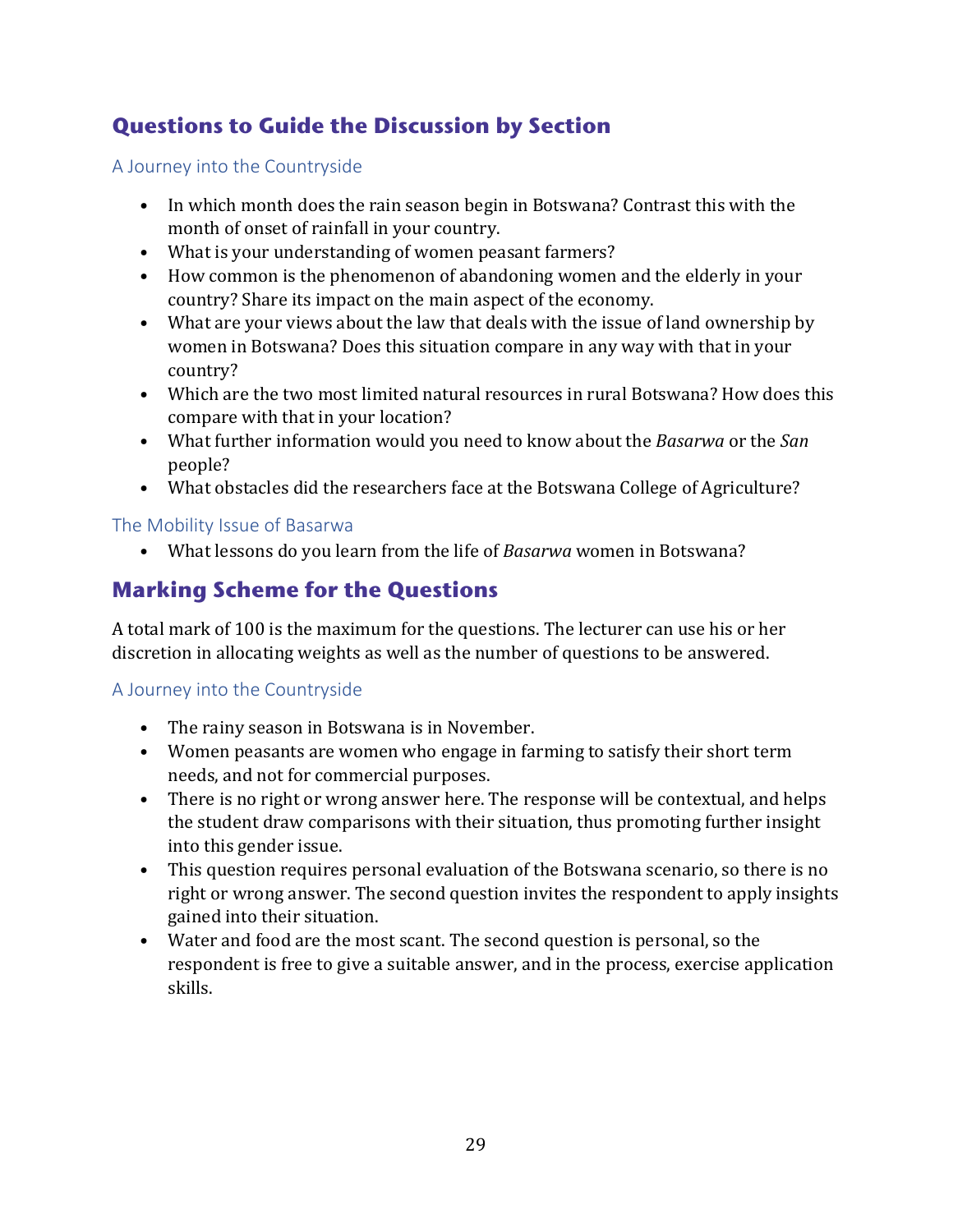- It is up to the individual to determine what information they would require. Because a short case study cannot be sufficiently exhaustive, students are advised to use the internet to search for more information.
- A limited number of women is enrolled for training. Extension officers were constrained by the lack of funding to enable them to reach rural areas where women peasant farmers lived. The college does not offer short courses to enable women to benefit from them.

#### The Mobility Issue of Basarwa

• They are as underprivileged as women in the main communities of Botswana. This is in terms of workload and caring for the family.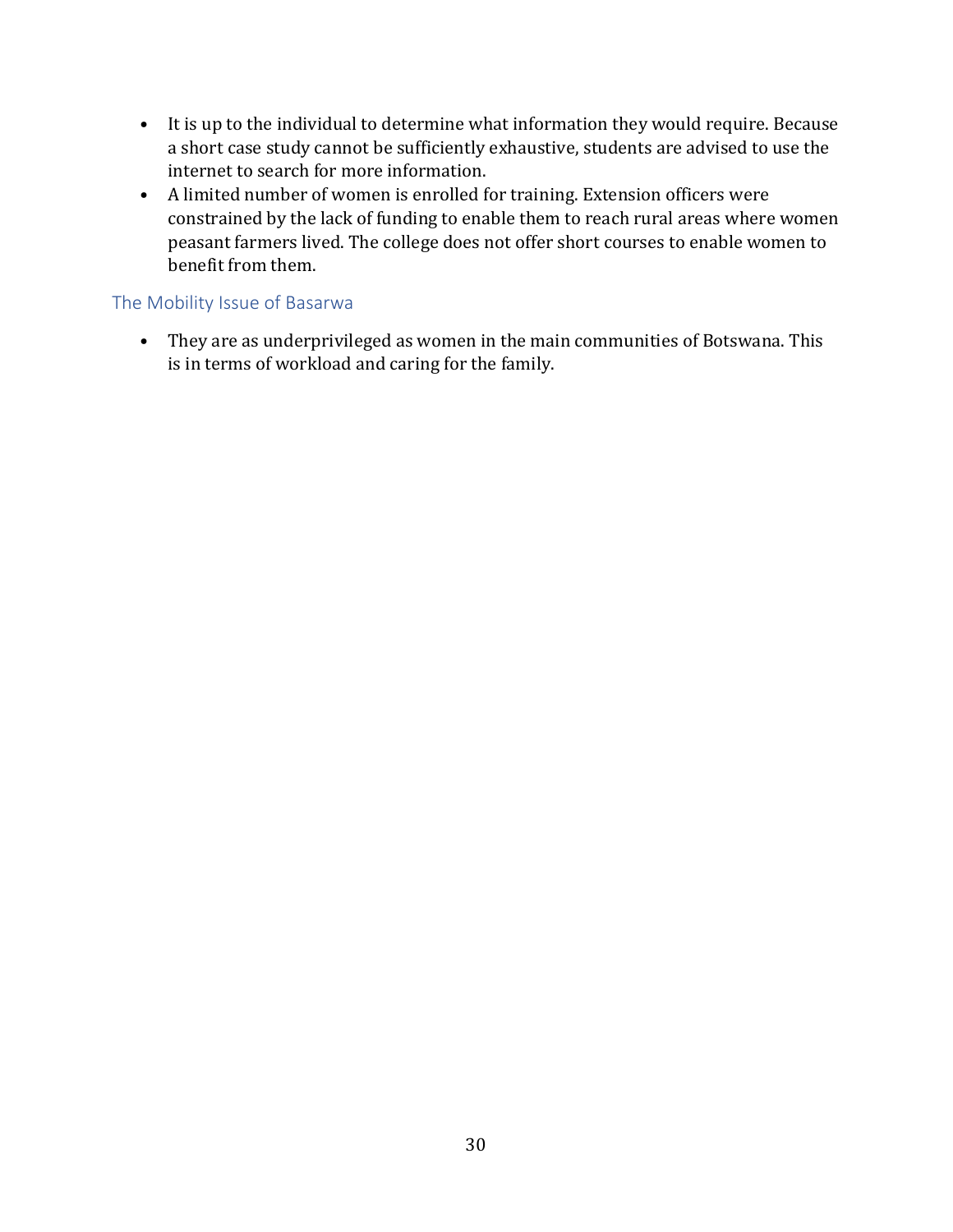## <span id="page-34-0"></span>**Women in Management: The Case for Botswana**

Professor Stanslaus Modesto (DLitt et Phil)

Gaborone University College of Law and Professional Studies

## **Teaching Notes**

## **Abstract**

The study aims to share information on the employability of women in management in Botswana. It was motivated by the problem of lack of readily available information about the ratio of women to men in decision-making positions. Three questions guided the investigation conducted over a period of four weeks:

- a) What is the proportion of women to men in management positions?
- b) From general observation, it seems there are fewer women in decision-making positions than men. Why is this the case?
- c) What policies are in place to rationalize allocation of management positions?

To respond to the questions, data were collected using document analysis and questionnaires administered to officers, purposively sampled from four main players: the public sector, parastatals, the private sector, and organised groups (e.g. trade unions and nongovernmental organisations). Essentialist and social construction theories guided data collection. Analysis of data involved interpretation of statistics and views solicited from participants. Two key findings were that a) the proportion of men in decision-making positions remains higher after almost 50 years of independence, and b) there is a conscious effort at the statutory level to ensure inclusion of more women. Based on the findings, the study recommends that, apart from putting in place policies that are conducive to the elevation of women, there should be a more conscious effort to expose more women to open and distance learning higher education programmes that will make them more competitive.

Key Words: decision-making positions, management, empowerment, gender mainstreaming

#### **Teaching/ Learning Objectives of the Case**

After working through the case study, students should be able to: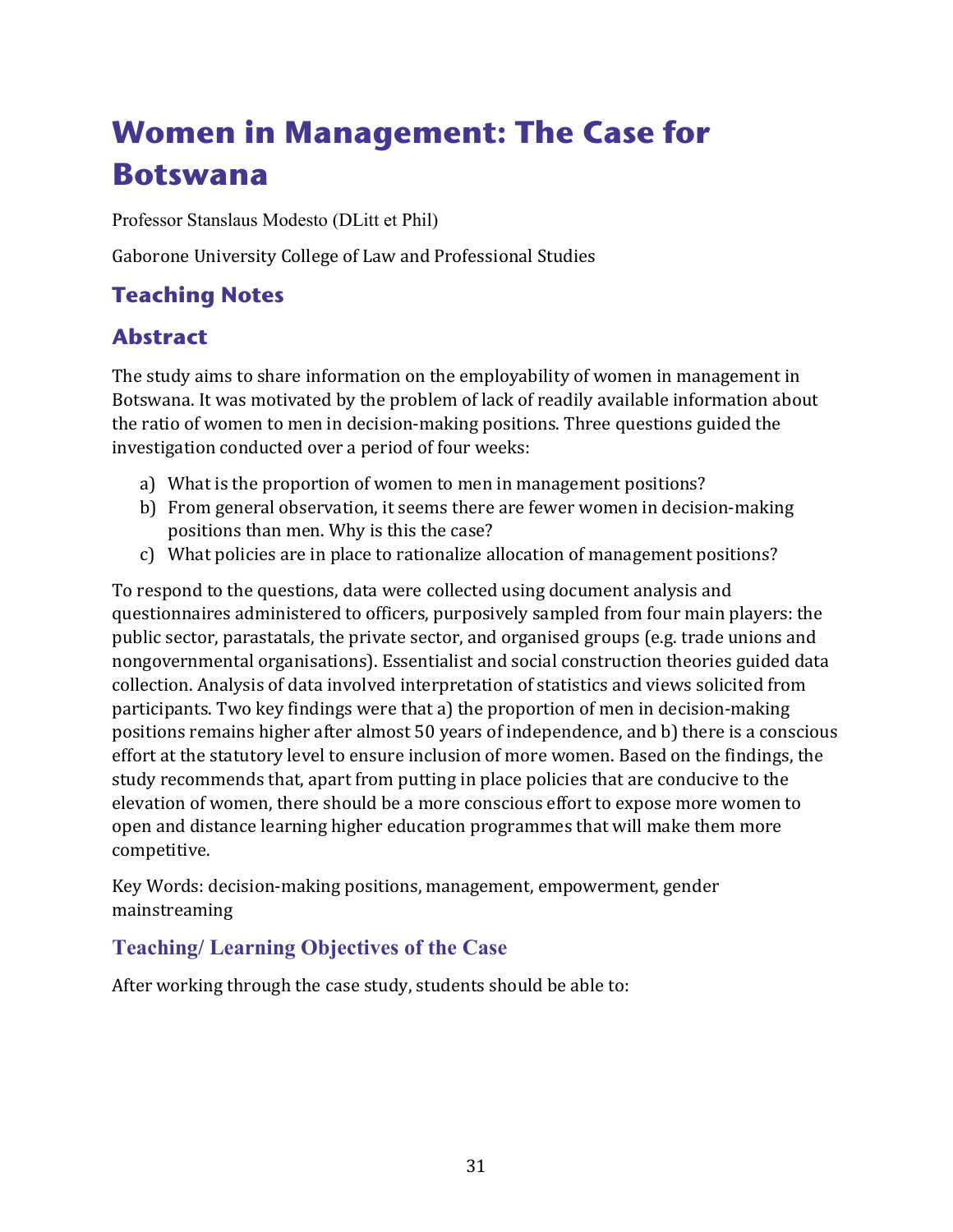- a) share statistics on the proportion of women to men in decision-making positions in Botswana;
- b) compare the Botswana statistics with the situation in other member countries of the small states of the Commonwealth;
- c) explain the economic, social and cultural barriers to the promotion of women to top positions in the Botswana environment, and extrapolate that to comparable situations;
- d) discuss the strengths and limitations of policies of governance in Botswana, and come up with reasoned strategies on how to address the situation;
- e) demonstrate an understanding of how gender-related theories can be used to influence the Botswana scenario in a positive manner.

#### **Indication of Target Audience**

The target audience is students enrolled for the CEMBA/CEMPA programme

### **Courses for which the Case can be Used**

- Management in Organisations
- Economic Environment of Business
- Public Systems Management
- Strategic Management
- Policy Analysis and Implementation

### **Methods of Data Collection**

The methods used to collect data were direct observation and interviews.

#### **Key Concepts of the Case**

Decision-making positions, management, empowerment, gender mainstreaming

#### **Discussion Questions**

- 1. How can gender sensitive government policies be better implemented in your country?
- 2. What other changes to government policies can you propose?
- 3. How does the situation in the present case study compare with that of any other country of your choice?
- 4. Is the empowerment of women, in any way, a lowering of standards in situations where men have always dominated?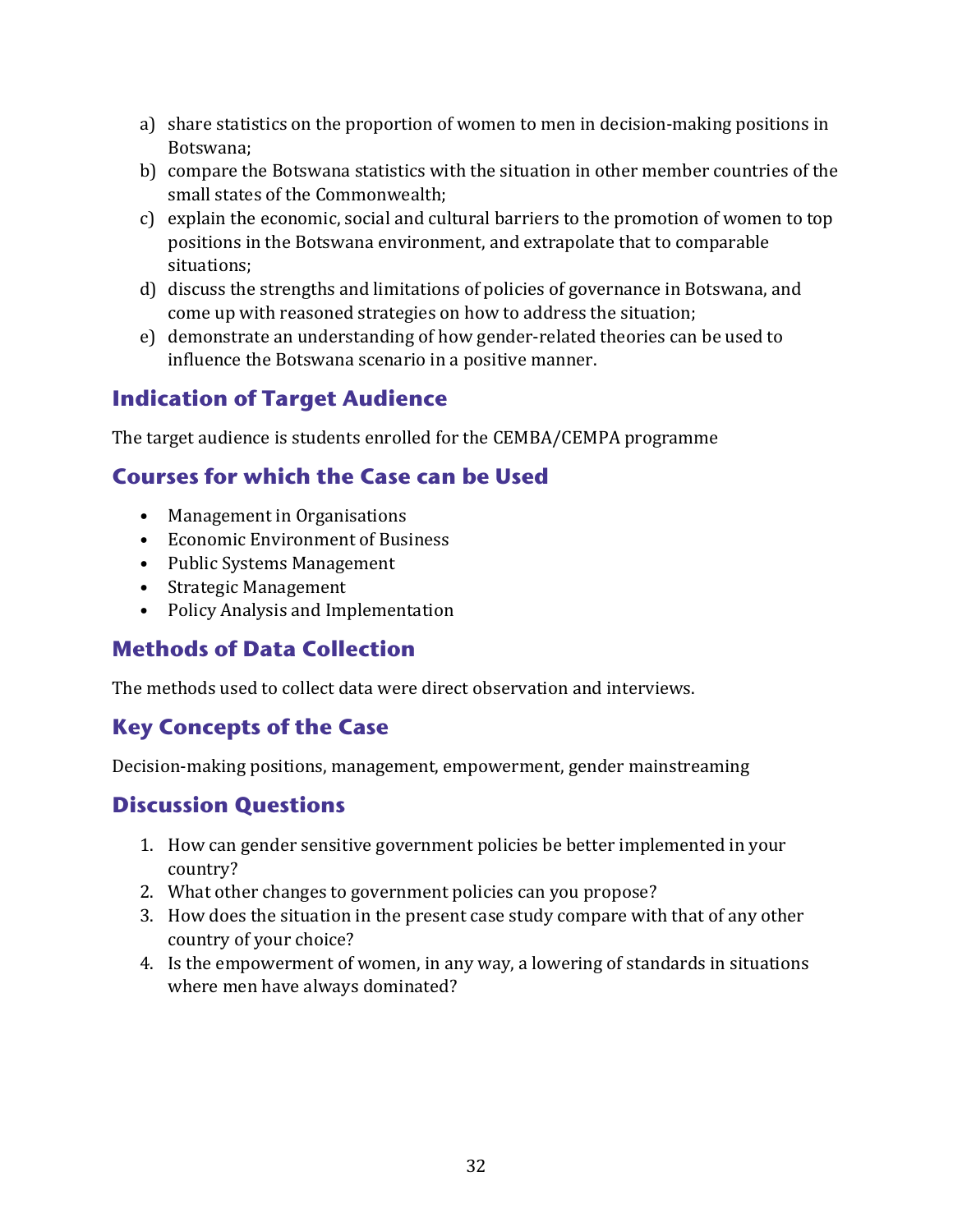- 5. How does the question of attitudes towards women in management have an impact on the promotion of women in your country?
- 6. If there are more, and better educated, men than women (for top positions) in your country, what strategies do you recommend to address the imbalance?
- 7. When you look at statistics in Tables 2 and 3, Botswana seems to be doing better than the countries listed in terms of women representation. Why, do you think, this is?

#### **Major Conclusions**

The major conclusions arrived at in this study are that:

- 1. there is a lack of clarity about existing policies on the empowerment of women, and their application at workplaces;
- 2. the attitude that men are more important is still upheld by women themselves to their own disadvantage;
- 3. in terms of education, women need to be given more opportunities than are currently available. There is greater potential for that to happen if they enroll in distance education programmes;
- 4. there is inconsistency in the distribution of leadership positions across organisations;
- 5. bribery, nepotism, political affiliation, and favouritism towards male applicants seem to also account for the exclusion of women;
- 6. panels of interviewers for promotion posts are reported to be male-dominated, and it is felt that this places women at a disadvantage;
- 7. there seems to be a general lack of awareness of specific policies that are in place, which women could leverage to their advantage.

### **Ethical Issues in Terms of Permissions**

Not applicable

## **Pre-Class Assignment**

Before engaging with the case study, please answer the following assignment questions:

- 1. What do you understand by the term *employability* as used in your country?
- 2. Suggest any discrepancies in the ratio of men to women in management positions in your country.
- 3. Are there any policies in your country addressing gender and management in your country? If so, share how the policies are applied to typical situations.
- 4. Decision-making is an important part of management. What do you understand by the term?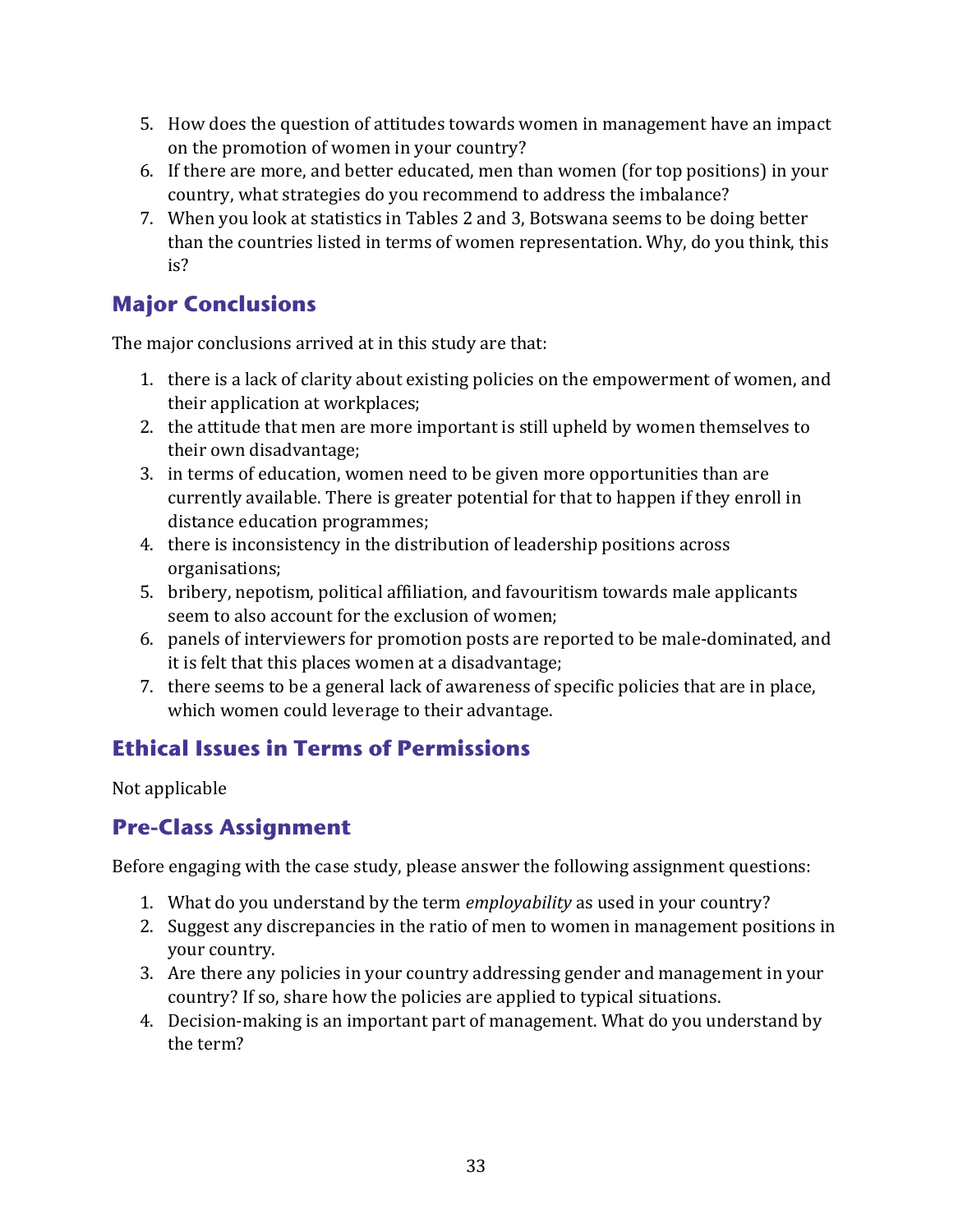#### **Indications of Main Issues to be Discussed**

- a) Statistics about women in management positions in Botswana
- b) The constitution of, and gender in, management
- c) Why the ratio of women in management is lower than that of men
- d) How the government of Botswana motivates women's advancement in management
- e) The data collection methods used and their suitability in addressing the problem of discrepancies between women and men in management
- f) A comparison of the Botswana situation with that in other countries
- g) The significance of views expressed by respondents about the problem of discrepancies in tenancy of management positions between men and women
- h) The significance of policies and procedures in rationalizing the tenancy of management positions
- i) Research findings from the study and their significance in answering research questions
- j) The potential of distance education in addressing the discrepancy of the low ratio of women in management, compared to that of men.

#### **Questions to Guide the Discussion by Section**

#### Background to the Study

- 1. In Botswana, ascent to the positions of power is constitutionally guaranteed to all individual citizens regardless of their race, ethnic group, religion, gender, or any background that can define a person, as long as the considered candidate is fulfilling the requirements. To what extent is this the case in your country?
- 2. The Beijing Declaration Platform for Action, Convention on the Elimination of all Forms of Discrimination Against Women (CEDAW), Millennium Development Goals (MDGs), International Conference on Population and Development (ICPD), and Southern African Development Community (SADC) declarations on gender and development are some of the international conventions governing gender equity. Select any one that is of interest to you and specify how it relates to the issue of women in management.

#### Statement of the Problem

3. What do you understand by Action Research? In what way is this research considered Action Research?

#### Method of Data Collection

- 4. How suitable do you think both document analysis and the use of questionnaires are as methods for data collection?
- 5. How do you think Botswana can improve the number of women managers and decision-makers?
- 6. Should women be elevated to management positions even when they have lower qualifications than their male counterparts? This overture would be based on the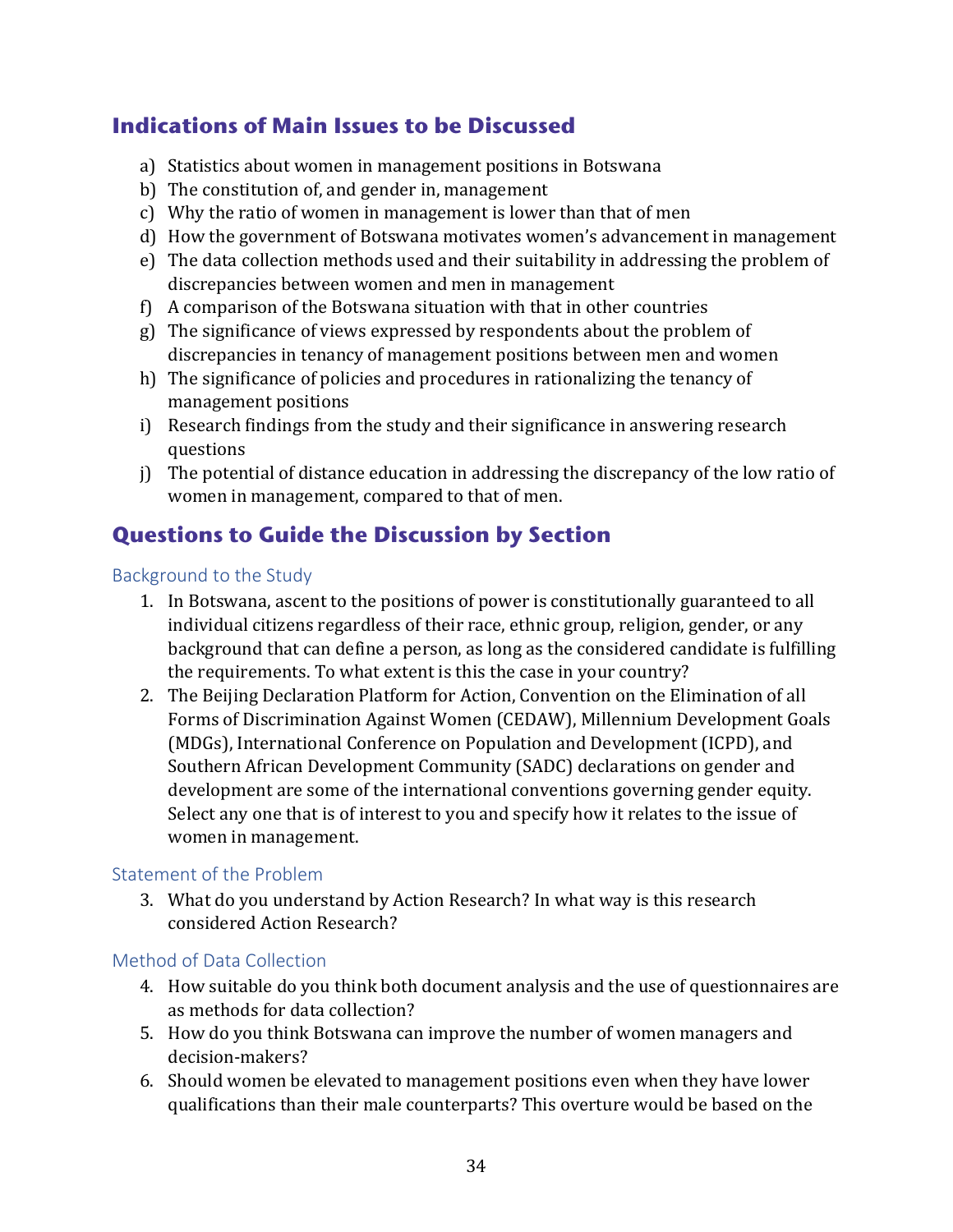assumption that women should be promoted on the basis of gender, since they have been discriminated against for a long time.

## **Marking Scheme for Questions**

A mark of 100 is the maximum for the questions. The lecturer can use his or her discretion in allocating weights as well as the number of questions to be answered.

#### Background to the Study

- 1. There is no right or wrong answer. The response depends on the circumstances of the individual. The point is to make a comparison of the two countries.
- 2. To begin with, the student is requested to identify any one of the conventions and read it closely in order to develop familiarity with its pronouncements. Notably, these declarations address human rights and components of gender equality and empowerment of women. With the knowledge acquired, the student will then be able to apply the concepts to women in management.

#### Statement of the Problem

3. Action Research is investigation conducted to explore and propose lasting solutions for an experienced problem. The problem of gender inequity for women in management is a typical example of an area addressed by Action Research Methodology because finding answers to questions posed at the outset helps solve the problem.

#### **Methods**

- 4. The quan/qual design of data collection begins with document analysis, which yields statistics first. In turn, the statistics lead to qualitative views that are expressed as a way of qualifying the sort of discrepancies in place. The expressions are personal views that show the perceptions held by insiders. Thus, by triangulating the methods, deeper insight of the problem is obtained.
- 5. This is an open-ended question, requiring the respondent to give his/her own opinion. To the extent that such a response will be logical, it will be accommodated as the application of insightful solutions.
- 6. Quite a difficult question, but, nevertheless, there are people who think that way. One school of thought is that promotion for its own sake has the potential to compromise quality when underqualified people end up performing poorly.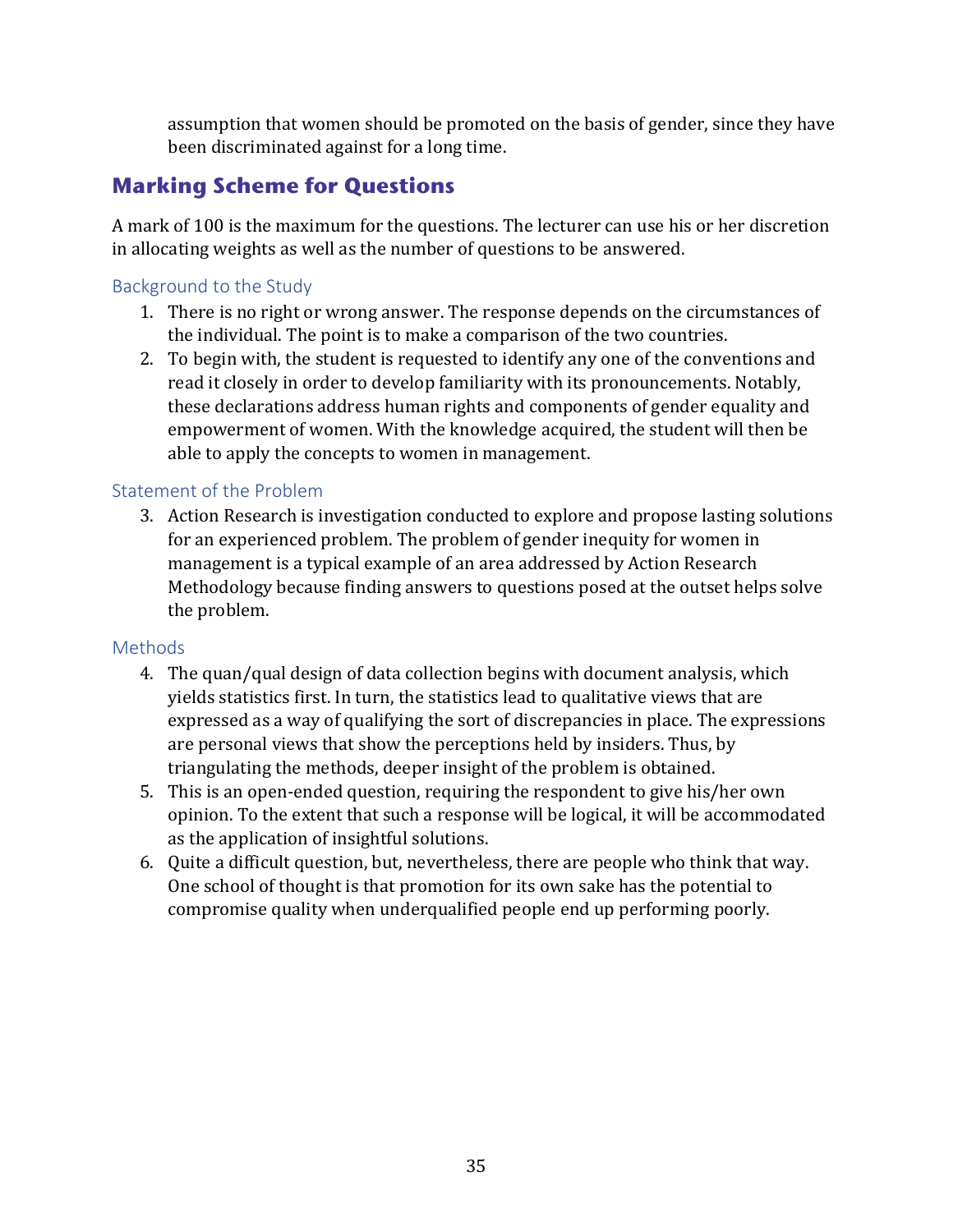## <span id="page-39-0"></span>**Workplace Discrimination: Jamaican Case**

Dr. Margarett Barnett

University of the Commonwealth Caribbean

#### **Teaching Notes**

#### **Abstract**

This case reviews the increasingly expanding literature on gender discrimination in management, focusing on women in decision-making positions in a private sector organisation in Jamaica; this is not to say that the same may not be obtained in the public sphere. There have been various forms of psychological mechanisms, ranging from stereotyping, to attribution or equity, which have presented barriers to the advancement of women in managerial positions. These mechanisms are not necessarily mutually exclusive, but rather complementary, the manifestations of which come in the form of discrimination against females, ranging from formal to informal, and covert to overt. Gillian Morgan was aspiring to be on the top rung of the corporate ladder in Genesis Financial Services but her professional vision became blurred by the actions of Courtney Beckford, Vice President of Operations at Genesis Financial Services.

A phenomenological study was carried out in 2016 at Genesis Financial Services located in the Metropolis of Jamaica, where Gillian Morgan detailed her experiences as a bright articulate woman working at Genesis Financial Services and one who had her hopes dashed for moving beyond middle manager level within the company; this led to her eventual voluntary separation from the company.

### **Teaching/ Learning Objectives**

Specifically, the objectives of the case study are to:

- provide information on gender discrimination issues in the Jamaican workplace;
- give opportunities for students to suggest the content of an organisation's gender equality policy;
- sensitize students to the negative effects of gender discrimination.

### **Indication of Target Audience**

Students at the graduate and undergraduate levels, especially students in the CEMBA/ CEMPA Masters programmes.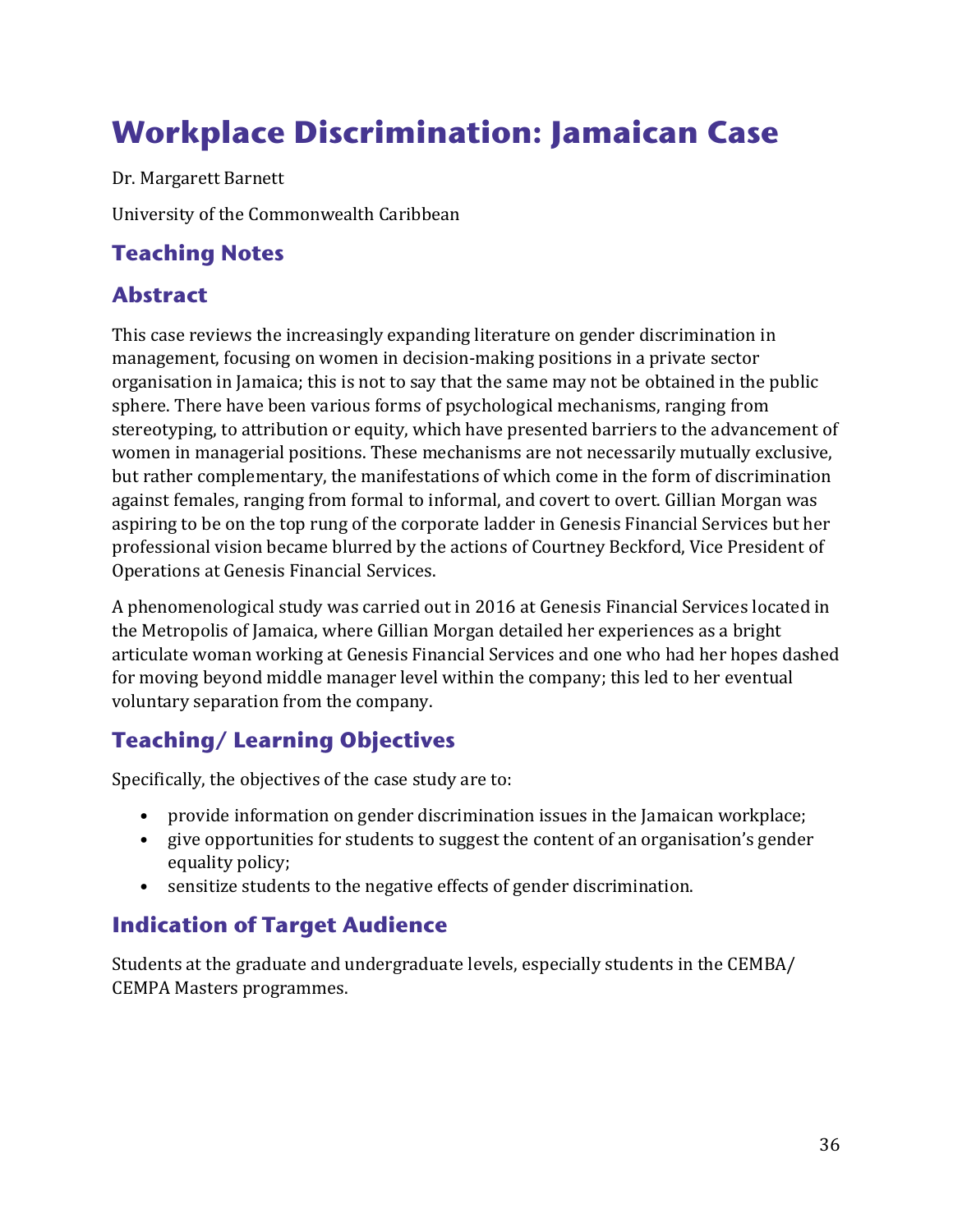### **Courses for which the Case can be Used**

- Management in Organisation
- Business Ethics
- Public policy

#### **Methods of Data Collection**

A Descriptive Qualitative (Ethnography/ Case Study) method was employed. Detailed descriptions of the specific situation(s) leading to an alleged case of gender discrimination were gathered using interviews and document reviews. The subject matter described things as they were. Careful note was made of the challenges faced by the subject in ascending through the ranks in the organisation.

#### **Key Concepts of the Case**

The key concepts of the case study are: human resource practices, institutional discrimination, personal discrimination, gender discrimination in organisations, discrimination policy, organisational structure, organisational culture, leadership, organisational climate, and national law.

#### **Discussion Questions**

- 1. How much should companies be willing to do to correct gender inequalities?
- 2. Is the CEO, Garth Miller, believable? Should Gillian reconsider her decision to exit, and instead, stay to help be a part of the change?
- 3. Are the facts, as presented in the case, sufficient to indicate that Genesis Financial Services discriminated against Gillian Morgan?
- 4. What kind of redress, if any, is available to Gillian Morgan in the Civil Court? Who should be the defendant in the matter?

#### **Major Conclusions**

- 1. The actions of one's supervisor can influence whether one remains with or leaves an organisation.
- 2. The absence of specific discrimination policies at Genesis Financial Services makes it easy for Courtney Beckford to create various barriers to upward mobility for Gillian Morgan and other women in the organisation.
- 3. The organisational culture at Genesis Financial Services fosters discrimination towards women.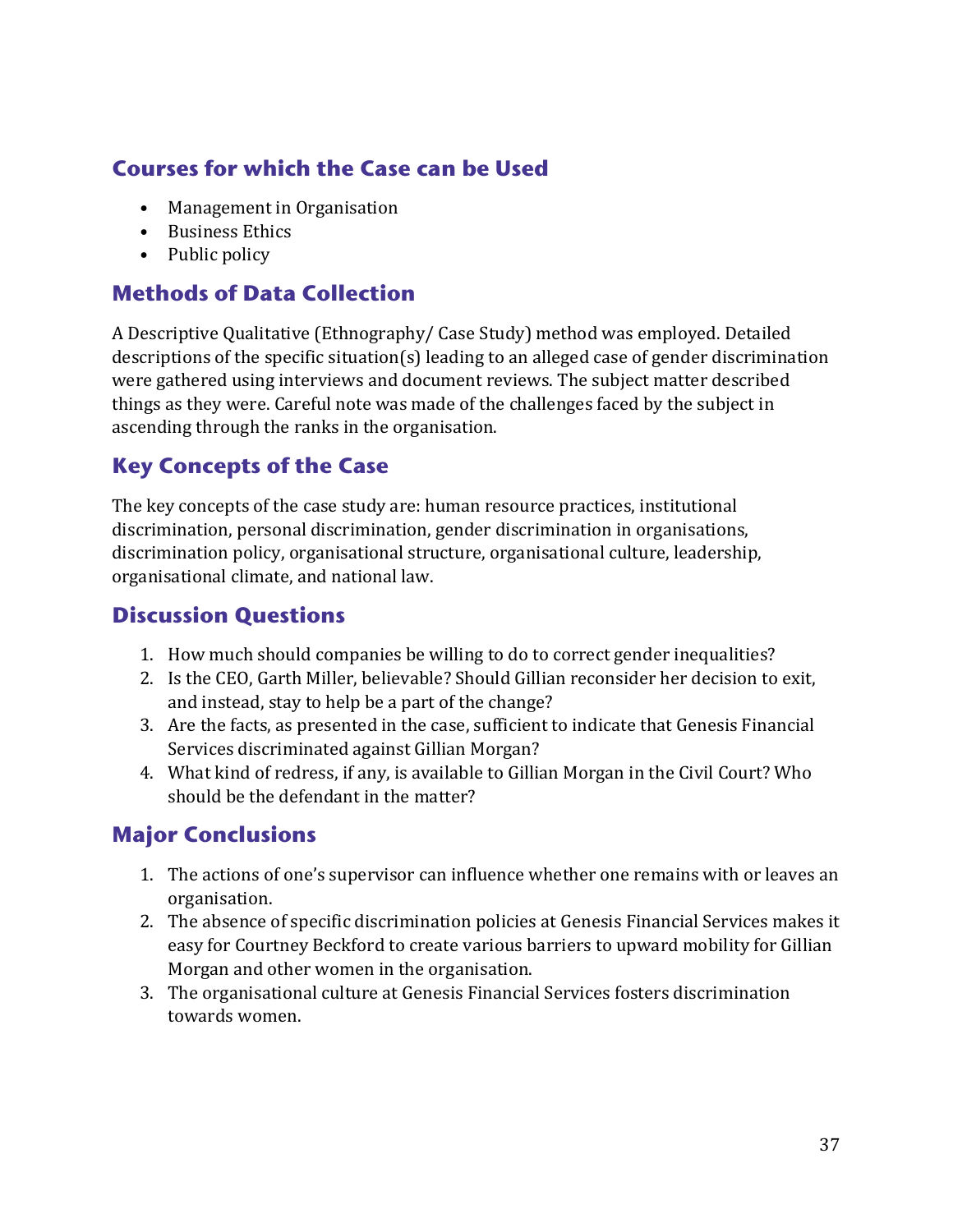## **Ethical Issues in Terms of Permission from Organisations and Authors**

There was no formal permission from the organisation to interview the staff and hence the name of the organisation was changed to maintain privacy and confidentiality. All names have been changed.

#### **Pre-Class Assignment**

None

#### **Indications of Main Issues to be Discussed**

- a) Perspective on gender issues
- b) Gender in management
- c) Management theory and gender
- d) Gendering management

#### **Questions to Guide the Discussion by Section**

#### Sections 1–5

a) What are your impressions of Genesis Financial Services as an organisation?

Section  $2 - 4$ 

b) What does the description of Courtney's behaviour tell you about him as a manager? What could it feel like to be managed by him?

#### Section 4 & 5

c) Given Gillian's feelings about her chances of upward mobility in Genesis Financial Services, should she exercise her options as Courtney advised, and look for career advancement outside the organisation?

#### **Marking Scheme for Questions**

- a) What are your impressions of Genesis Financial Services as an organisation? (25 marks)
- b) What does the description of Courtney's behaviour tell you about him as a manager? What could it feel like to be managed by him? (25 marks)
- c) Given Gillian's feelings about her chances of upward mobility in Genesis Financial Services, should she exercise her options as Courtney advised and look for career advancement outside the organisation? (50 marks)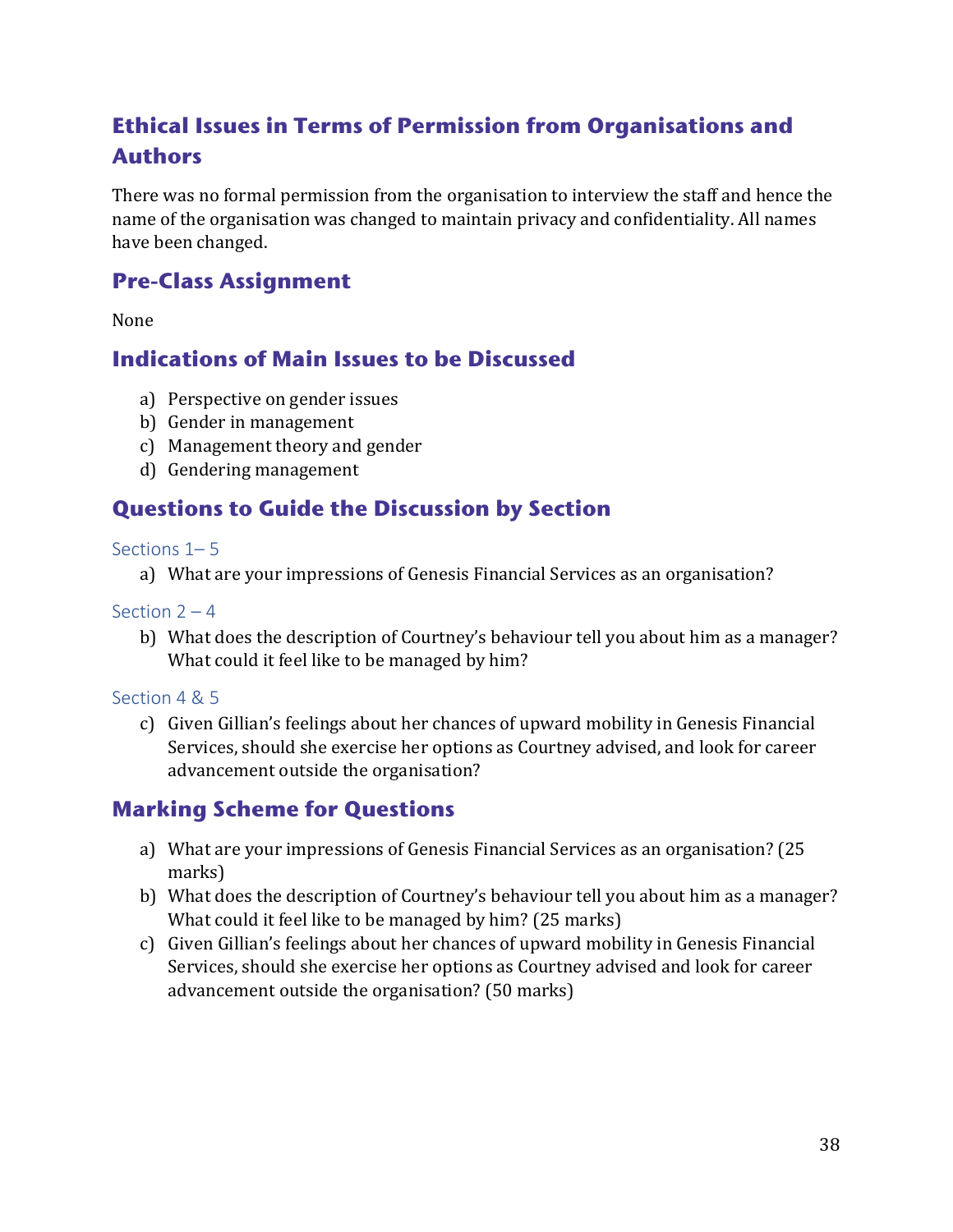#### **Answers**

Sections 1–5

a) What are your impressions of Genesis Financial Services as an organisation?

To begin with, it seems from the case that Genesis Financial Services is an organisation which lacks a clear path in talent management among all its employees, especially women. Genesis' culture also appears to lack accountability as Courtney, the Chief Operating Officer, was able to ostracize Gillian, an apparently excellent worker, without facing any form of penalty. There is a clear indication that there was gender discrimination with the case, indicating that in recent times, there has been a spate of resignations among female workers.

b) What does the description of Courtney's behaviour tell you about him as a manager?

Genesis Financial Services can be seen as a very masculine organisation, conforming to Ruth Hines' (1992, p. 328) description of the prevailing form of Western masculinity. Courtney was hard, calculating, self-serving, decisive, unemotional, tough and competitive. He is constantly aware of his position in the hierarchy, engaging in one-upmanship with colleagues, striving to maintain the upper hand and protect himself from challenges (Hines, 1992, p. 328; Stobbe, 2005).

c) Given Gillian's feelings about her chances of upward mobility in Genesis Financial Services, should she exercise her options as Courtney advised and look for career advancement outside the organisation?

Expectations of managers at Genesis Financial Services mean that women within the organisation are also subject to the demands of masculinity if they aspire to success is commonly the case, as Stephen Whitehead (1999) and others suggest. Gillian complains to Courtney that she feels stuck in her career, and that she was going to apply for the advertised position of Vice President Strategy; he gave her his blessings and, even though she passed the interview with flying colours, the job was given to a male less qualified than her. According to the case, the new VP Strategy, John, felt out of his depth in the execution of his duties and often sought Gillian's guidance. Should Gillian exercise her options? If exercising her options mean that Gillian should resign and seek career advancement outside of Genesis, the answer is no. The case tells us that the new Chief Executive Officer, Garth Miller, who was at Genesis for only a year, had singled her out as one for the future, and in fact, on several occasions, would communicate with her directly, even to the point where he commissioned her to work on a special project. The case tells us that Gillian, in handing over the project, made a brilliant presentation to the Executive Management group and was praised for her excellent work.